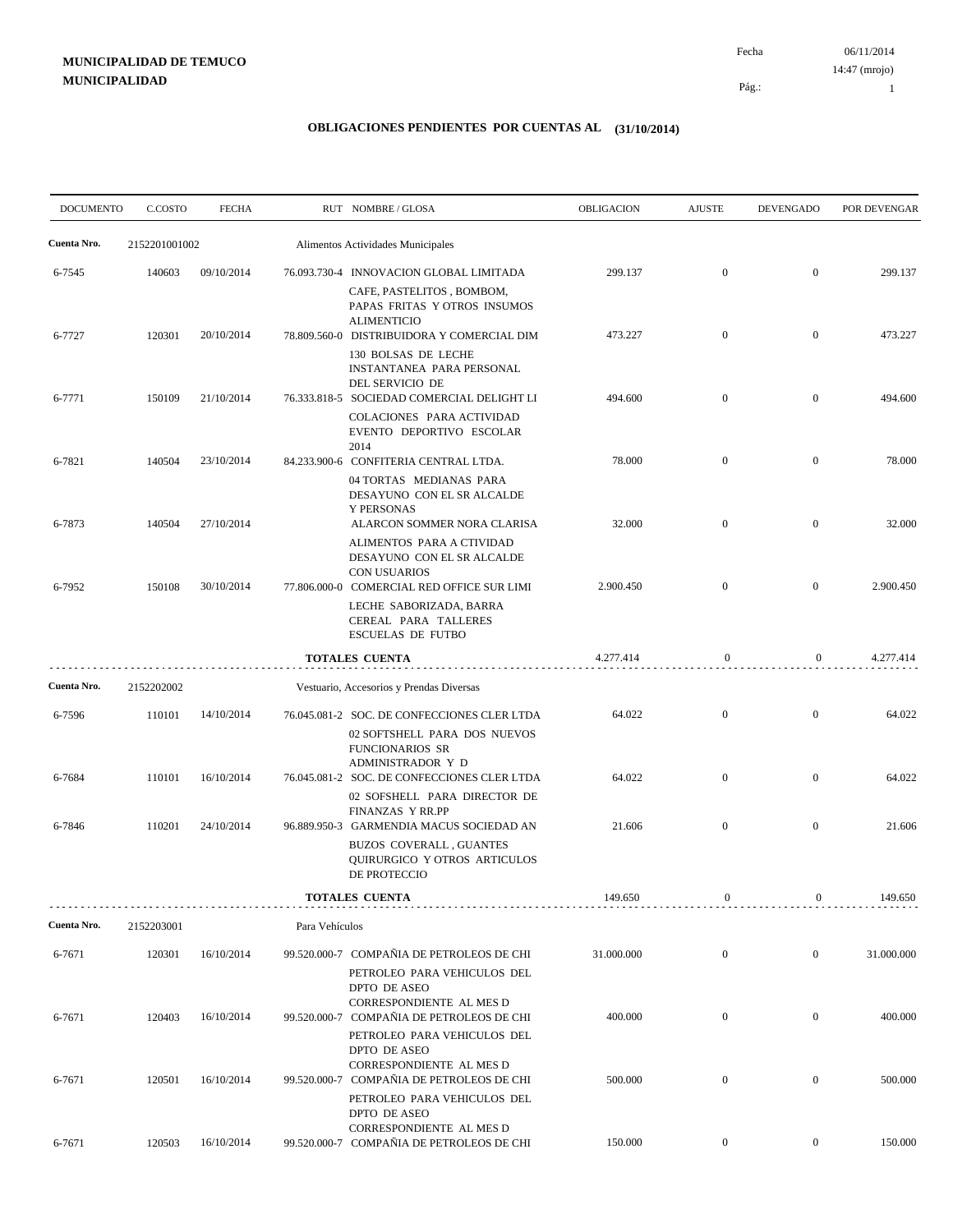| <b>DOCUMENTO</b> | C.COSTO    | <b>FECHA</b> |                       | RUT NOMBRE/GLOSA                                                                                                                                                                  | OBLIGACION | <b>AJUSTE</b>    | <b>DEVENGADO</b> | POR DEVENGAR |
|------------------|------------|--------------|-----------------------|-----------------------------------------------------------------------------------------------------------------------------------------------------------------------------------|------------|------------------|------------------|--------------|
| 6-7811           | 120301     | 22/10/2014   |                       | PETROLEO PARA VEHICULOS DEL<br>DPTO DE ASEO<br>CORRESPONDIENTE AL MES D<br>79.588.870-5 PETROBRAS CHILE DISTRIBUCION L<br>COMBUSTIBLE PARA VEHICULOS<br>Y MAQUINARIAS DEL DPTO DE | 3.200.000  | $\mathbf{0}$     | $\mathbf{0}$     | 3.200.000    |
| 6-7811           | 120403     | 22/10/2014   |                       | <b>ASEO CORRES</b><br>79.588.870-5 PETROBRAS CHILE DISTRIBUCION L                                                                                                                 | 300.000    | $\overline{0}$   | $\overline{0}$   | 300.000      |
|                  |            |              |                       | COMBUSTIBLE PARA VEHICULOS<br>Y MAQUINARIAS DEL DPTO DE<br><b>ASEO CORRES</b>                                                                                                     |            |                  |                  |              |
| 6-7789           | 120301     | 22/10/2014   |                       | 85.184.600-K CRUZ Y CIA LTDA<br>TAMBORES DE ACEITE PARA<br>CAMIONES DE LA DIRECCION DE<br><b>ASEO</b>                                                                             | 3.499.072  | $\mathbf{0}$     | $\mathbf{0}$     | 3.499.072    |
|                  |            |              |                       | TOTALES CUENTA                                                                                                                                                                    | 39.049.072 | $\mathbf{0}$     | $\overline{0}$   | 39.049.072   |
| Cuenta Nro.      | 2152203999 |              | Para Otros            |                                                                                                                                                                                   |            |                  |                  |              |
| 6-7610           | 160302     | 14/10/2014   |                       | LEAL SUAZO RICARDO ADOLFO<br>GASOLINA 93 OCTANOS PARA                                                                                                                             | 84.000     | $\overline{0}$   | $\mathbf{0}$     | 84.000       |
| 6-7781           | 150201     | 21/10/2014   |                       | GENERADORES COCHE COMEDOR<br>PARA EL MUS<br>LEAL SUAZO RICARDO ADOLFO                                                                                                             | 80.000     | $\overline{0}$   | $\mathbf{0}$     | 80.000       |
| 6-7811           | 120501     | 22/10/2014   |                       | GASOLINA 93 OCTANOS PARA<br>TRACTORES Y MAQUINARIAS<br>PASTERAS D<br>79.588.870-5 PETROBRAS CHILE DISTRIBUCION L                                                                  | 400.000    | $\overline{0}$   | $\mathbf{0}$     | 400.000      |
|                  |            |              |                       | COMBUSTIBLE PARA VEHICULOS<br>Y MAQUINARIAS DEL DPTO DE<br><b>ASEO CORRES</b>                                                                                                     |            |                  |                  |              |
|                  |            |              |                       | <b>TOTALES CUENTA</b>                                                                                                                                                             | 564.000    | $\mathbf{0}$     | $\boldsymbol{0}$ | 564.000      |
| Cuenta Nro.      | 2152204001 |              | Materiales de Oficina |                                                                                                                                                                                   |            |                  |                  |              |
| 6-7364           | 110201     | 01/10/2014   |                       | 77.664.140-5 COMERCIAL WESALDI LTDA.<br>14 TALONARIOS INFRACCION DE<br>ALCOHOLES PARA CARABINERO<br>DE CHILE                                                                      | 84.500     | $\mathbf{0}$     | $\mathbf{0}$     | 84.500       |
| 6-7394           | 110201     | 02/10/2014   |                       | 78.509.820-K HELMUT HOPFNER Y CIA. LTDA.<br>CORCHETES, GOMAS DE BORRAR,<br>SEPARADOR, PORTAMINAS Y                                                                                | 83.810     | $\overline{0}$   | $\overline{0}$   | 83.810       |
| 6-7412           | 110201     | 03/10/2014   |                       | OTROS MATERIALES<br>76.740.200-7 GUILLERMO ALBERTO GONZALEZ L<br>CARPETAS, SEPARADORES,                                                                                           | 83.120     | $\mathbf{0}$     | $\boldsymbol{0}$ | 83.120       |
| 6-7454           | 110201     | 06/10/2014   |                       | MARCADOR, BANDERITAS<br>ADHESIVOS Y OTROS PARA<br>77.649.290-6 GRAFICA NEO MUNDO LIMITADA                                                                                         | 30.290     | $\boldsymbol{0}$ | $\overline{0}$   | 30.290       |
|                  |            |              |                       | 03 TIMBRES PARA EL DPTO DE<br>ABASTECIMIENTO Y OFICINA DE<br><b>PARTES</b>                                                                                                        |            |                  |                  |              |
| 6-7736           | 110301     | 20/10/2014   |                       | 79.624.660-K IMPRENTA Y LIBRERIA MANSILLA G<br>TIMBRE PARA EL DPTO DE                                                                                                             | 9.000      | $\mathbf{0}$     | $\overline{0}$   | 9.000        |
| 6-7747           | 110201     | 20/10/2014   |                       | CALIDAD Y PMG<br>79.624.660-K IMPRENTA Y LIBRERIA MANSILLA G                                                                                                                      | 84.780     | $\boldsymbol{0}$ | $\overline{0}$   | 84.780       |
|                  |            |              |                       | CONFECCION DE TALONARIOS DE<br>BITACORAS PARA CONTROL DE<br><b>VEHICULO</b>                                                                                                       |            |                  |                  |              |
| 6-7776           | 110201     | 21/10/2014   |                       | VALDEBENITO RODRIGUEZ GLADY                                                                                                                                                       | 119.000    | $\overline{0}$   | $\overline{0}$   | 119.000      |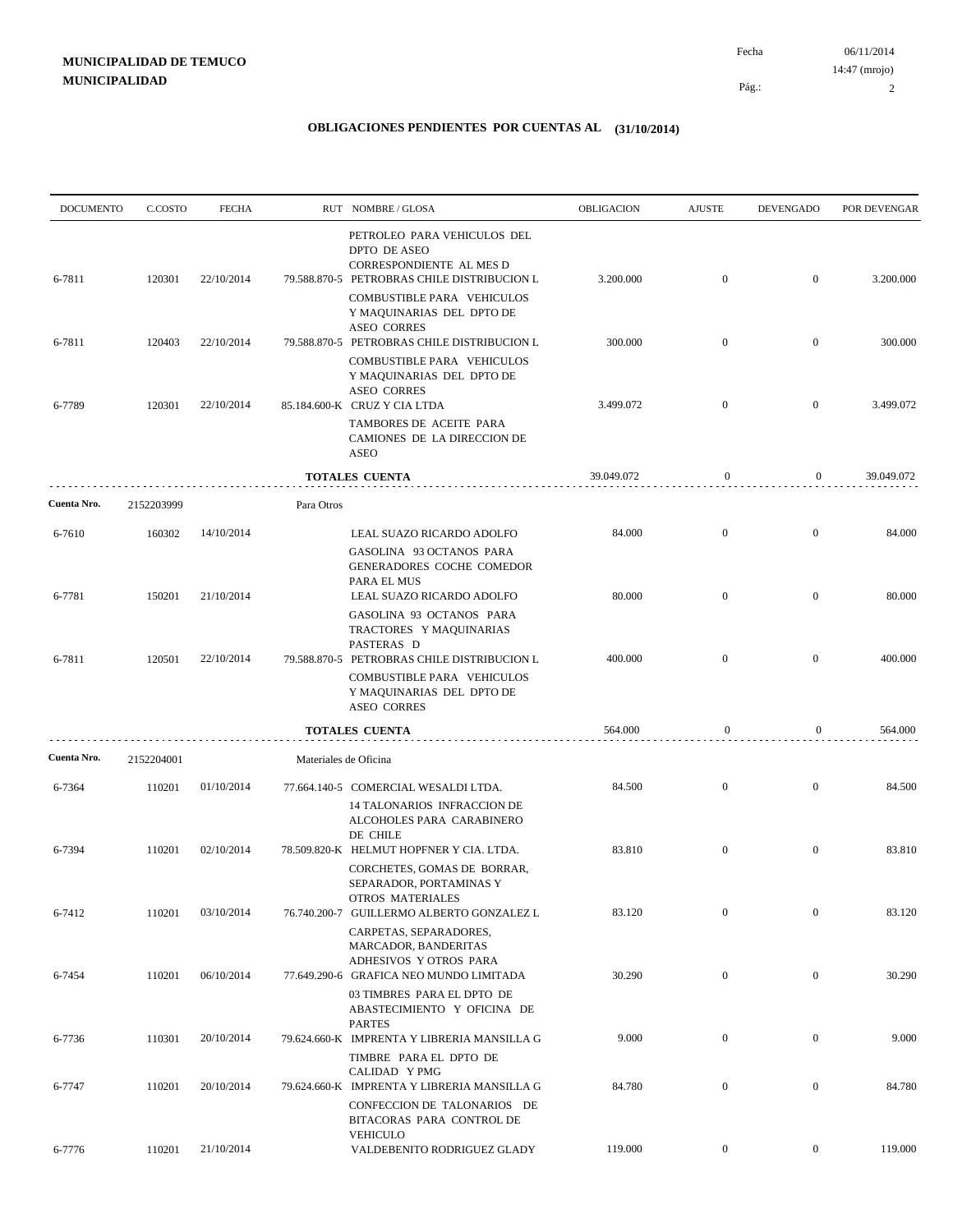| <b>DOCUMENTO</b> | C.COSTO       | <b>FECHA</b> | RUT NOMBRE/GLOSA                                                                                                                    | OBLIGACION | <b>AJUSTE</b>    | <b>DEVENGADO</b> | POR DEVENGAR |
|------------------|---------------|--------------|-------------------------------------------------------------------------------------------------------------------------------------|------------|------------------|------------------|--------------|
| 6-7812           | 110201        | 22/10/2014   | 20 BLOCK FORMULARIOS<br>SOLICITUDES Y FERIADO PARA<br>EL DPTO DE R<br>77.664.140-5 COMERCIAL WESALDI LTDA.                          | 84.500     | $\boldsymbol{0}$ | $\mathbf{0}$     | 84.500       |
|                  |               |              | 500 ORDENES DE INGRESO<br>INFRACCIONES DE TRANSITO Y<br>05 NOTAS D                                                                  |            |                  |                  |              |
| 6-7818           | 140603        | 23/10/2014   | 77.806.000-0 COMERCIAL RED OFFICE SUR LIMI<br>646 MICRO FANTASIA OFICIO<br>NATURAL PARA TALLERES DEL                                | 64.600     | $\mathbf{0}$     | $\mathbf{0}$     | 64.600       |
| 6-7876           | 110201        | 27/10/2014   | <b>PG HABILID</b><br>77.723.710-1 IMPORTADORA EXPORTADORA Y C<br>05 BLOCK PAPEL SUBLIMAR Y 3<br>TINTAS DE SUBLIMAR PARA             | 84.074     | $\mathbf{0}$     | $\overline{0}$   | 84.074       |
| 6-7877           | 110201        | 27/10/2014   | <b>TAZONES</b><br>MANRIQUEZ UTZ MARIA DEL PILAR<br>6600 FORMULARIOS DE ASEO<br>PARA PAGO 3 Y 4 CUOTA 2014                           | 422.400    | $\boldsymbol{0}$ | $\mathbf{0}$     | 422.400      |
| 6-7879           | 110201        | 27/10/2014   | PARA EL DP<br>78.443.840-6 FORMULAN LTDA                                                                                            | 1.071.000  | $\boldsymbol{0}$ | $\mathbf{0}$     | 1.071.000    |
| 6-7897           | 110201        | 28/10/2014   | ORDENES DE INGRESO<br>MUNICIPALES PARA TESORERIA<br><b>MUNICIPAL</b><br>CACERES TORRES ROSA ORLANDA                                 | 332.225    | $\boldsymbol{0}$ | $\mathbf{0}$     | 332.225      |
| 6-7909           | 110201        | 28/10/2014   | BANDERITAS, SCOTCH,<br>ANOTADOR, CORCHETES Y OTROS<br>MATERIALES DE OFICI<br>BOBADILLA GONZALEZ GUILLERM                            | 80.600     | $\mathbf{0}$     | $\mathbf{0}$     | 80.600       |
|                  | 110201        | 28/10/2014   | 500 GUIA DE ENTREGA CORREOS<br>DE CHILE PARA EL TERCER<br><b>JUZGADO POLI</b>                                                       | 80.600     | $\boldsymbol{0}$ | $\mathbf{0}$     | 80.600       |
| 6-7910           |               |              | BOBADILLA GONZALEZ GUILLERM<br>500 SENTENCIAS CARABINEROS<br>PARA EL TERCER JUZGADO POLICIA<br>LOCAL                                |            |                  |                  |              |
| 6-7920           | 110201        | 28/10/2014   | VALDEBENITO RODRIGUEZ GLADY<br>12 TALONARIOS X 50 C/U PARA<br>PROCESO DE CALIFICACION DE                                            | 80.000     | $\overline{0}$   | $\mathbf{0}$     | 80.000       |
| 6-7921           | 110201        | 28/10/2014   | LOS FUNCIO<br><b>BOBADILLA GONZALEZ GUILLERM</b><br>4000 LIQUIDACIONES DE SUELDO<br>PARA REMUNERACION MENSUAL                       | 84.000     | $\boldsymbol{0}$ | $\mathbf{0}$     | 84.000       |
| 6-7951           | 110201        | 30/10/2014   | DE LOS F<br>CACERES TORRES ROSA ORLANDA<br>ACCOCLIPS, CARPETAS, CINTA<br>ADHESIVAS, CUADERNOS Y OTROS<br><b>MATERIALES D</b>        | 231.182    | $\mathbf{0}$     | $\mathbf{0}$     | 231.182      |
|                  |               |              | <b>TOTALES CUENTA</b>                                                                                                               | 3.109.681  | $\boldsymbol{0}$ | $\boldsymbol{0}$ | 3.109.681    |
| Cuenta Nro.      | 2152204002001 |              | Textos y Otros Bilbiotecas                                                                                                          |            |                  |                  |              |
| 6-7693           | 160201        | 16/10/2014   | 78.509.820-K HELMUT HOPFNER Y CIA. LTDA.                                                                                            | 84.300     | $\boldsymbol{0}$ | $\mathbf{0}$     | 84.300       |
| 6-7875           | 160201        | 27/10/2014   | MATERIAL BIBLIOGRAFICO PARA<br>BIBLIOTECA GALO SEPULVEDA<br>78.509.820-K HELMUT HOPFNER Y CIA. LTDA.<br>MATERIAL BIBLIOGRAFICO PARA | 84.620     | $\mathbf{0}$     | $\mathbf{0}$     | 84.620       |
|                  |               |              | BIBLIOTECA GALO SEPULVEDA                                                                                                           |            |                  |                  |              |
|                  |               |              | <b>TOTALES CUENTA</b>                                                                                                               | 168.920    | $\boldsymbol{0}$ | $\boldsymbol{0}$ | 168.920      |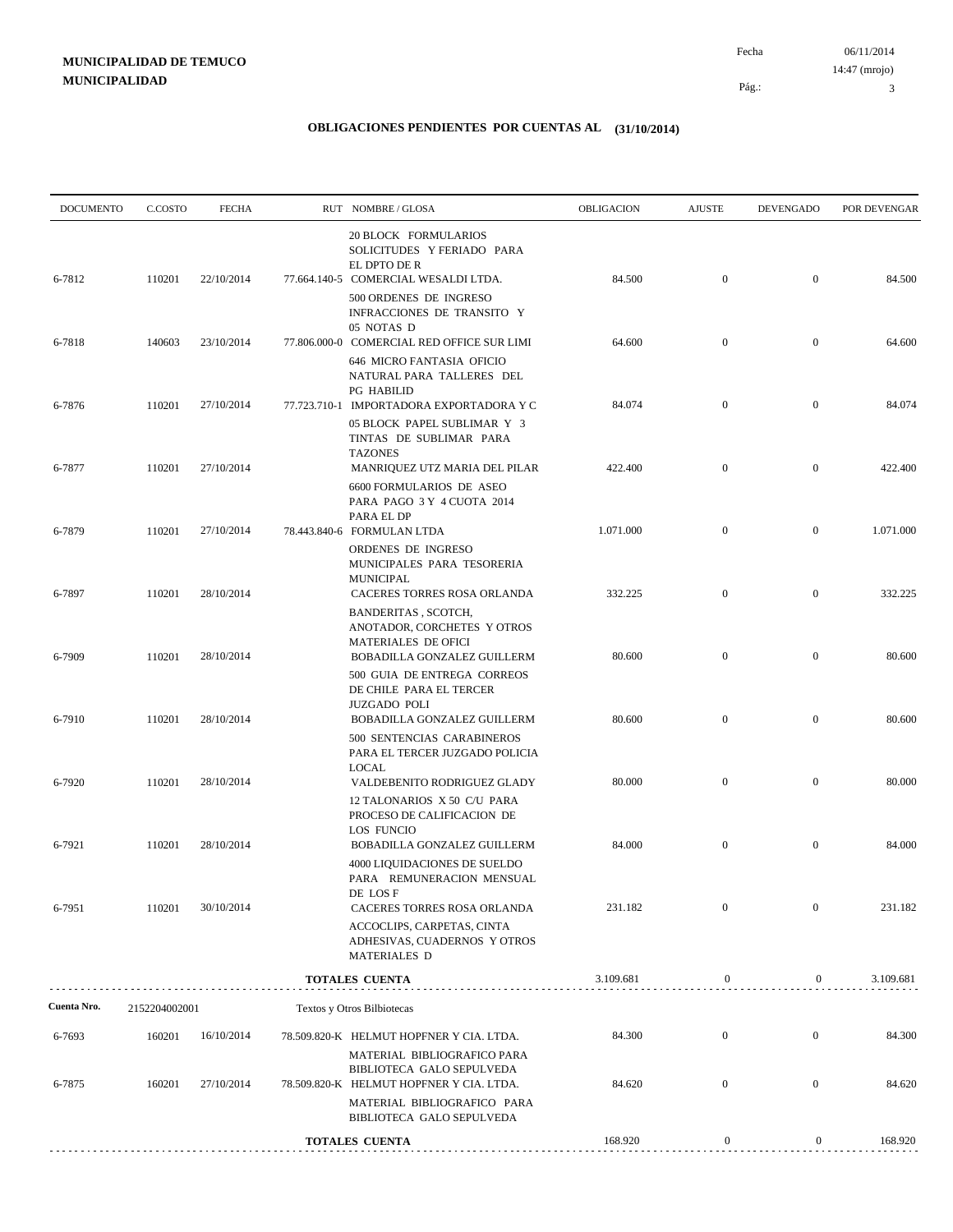06/11/2014 4 Pág.: Fecha 14:47 (mrojo)

| <b>DOCUMENTO</b> | C.COSTO    | <b>FECHA</b>  |                    | RUT NOMBRE/GLOSA                                                                                                           | <b>OBLIGACION</b> | <b>AJUSTE</b>    | <b>DEVENGADO</b> | POR DEVENGAR |
|------------------|------------|---------------|--------------------|----------------------------------------------------------------------------------------------------------------------------|-------------------|------------------|------------------|--------------|
| Cuenta Nro.      |            | 2152204002003 |                    | Textos y Otros Actividades Municipales                                                                                     |                   |                  |                  |              |
| 6-7939           | 150203     | 29/10/2014    |                    | LARRAGUIBEL B JUAN<br>REDES DE TENIS PROFESIONAL<br>PARA 4 CANCHAS DEL PARQUE<br><b>ESTADIO</b>                            | 511.176           | $\mathbf{0}$     | $\overline{0}$   | 511.176      |
|                  |            |               |                    | <b>TOTALES CUENTA</b>                                                                                                      | 511.176           | $\bf{0}$         | $\overline{0}$   | 511.176      |
| Cuenta Nro.      | 2152204003 |               | Productos Químicos |                                                                                                                            |                   |                  |                  |              |
| 6-7844           | 110701     | 24/10/2014    |                    | 77.719.930-7 VETERINARIA CORRAL SUR LTDA.<br>CIPERKIL Y ANASEC PARA<br>FUMIGACION EDIFICIO PRAT 650                        | 67.400            | $\overline{0}$   | $\overline{0}$   | 67.400       |
|                  |            |               |                    | TOTALES CUENTA                                                                                                             | 67.400            | $\bf{0}$         | $\mathbf{0}$     | 67.400       |
| Cuenta Nro.      | 2152204004 |               |                    | Productos Farmacéuticos                                                                                                    |                   |                  |                  |              |
| 6-7687           | 120501     | 16/10/2014    |                    | 96.889.950-3 GARMENDIA MACUS SOCIEDAD AN<br>PROTECTOR SOLAR PARA<br>PERSONAL DEL PG OPERATIVO 24<br>HRS DEL DPT            | 80.895            | $\mathbf{0}$     | $\overline{0}$   | 80.895       |
| 6-7846           | 110201     | 24/10/2014    |                    | 96.889.950-3 GARMENDIA MACUS SOCIEDAD AN<br>BUZOS COVERALL, GUANTES<br><b>OUIRURGICO Y OTROS ARTICULOS</b><br>DE PROTECCIO | 60.697            | $\overline{0}$   | $\overline{0}$   | 60.697       |
| 6-7965           | 110101     | 30/10/2014    |                    | 96.889.950-3 GARMENDIA MACUS SOCIEDAD AN                                                                                   | 80.167            | $\overline{0}$   | $\boldsymbol{0}$ | 80.167       |
|                  |            |               |                    | <b>TOTALES CUENTA</b>                                                                                                      | 221.759           | $\boldsymbol{0}$ | $\overline{0}$   | 221.759      |
| Cuenta Nro.      | 2152204007 |               |                    | Materiales y Útiles de Aseo                                                                                                |                   |                  |                  |              |
| 6-7370           | 110701     | 01/10/2014    |                    | 78.906.980-8 COMERCIAL MUNOZ Y COMPANIA L<br>TOALLA DE PAPEL, PAPEL<br>HIGIENICO, GEL DESINFECTANTE                        | 3.113.159         | $\overline{0}$   | $\overline{0}$   | 3.113.159    |
| 6-7370           | 110704     | 01/10/2014    |                    | Y OTROS PARA<br>78.906.980-8 COMERCIAL MUNOZ Y COMPANIA L<br>TOALLA DE PAPEL, PAPEL<br>HIGIENICO, GEL DESINFECTANTE        | 543.121           | $\overline{0}$   | $\overline{0}$   | 543.121      |
| 6-7370           | 110705     | 01/10/2014    |                    | Y OTROS PARA<br>78.906.980-8 COMERCIAL MUNOZ Y COMPANIA L<br>TOALLA DE PAPEL, PAPEL<br>HIGIENICO, GEL DESINFECTANTE        | 82.753            | $\overline{0}$   | $\boldsymbol{0}$ | 82.753       |
| 6-7370           | 110706     | 01/10/2014    |                    | Y OTROS PARA<br>78.906.980-8 COMERCIAL MUNOZ Y COMPANIA L<br>TOALLA DE PAPEL, PAPEL                                        | 34.001            | $\mathbf{0}$     | $\mathbf{0}$     | 34.001       |
| 6-7370           | 110707     | 01/10/2014    |                    | HIGIENICO, GEL DESINFECTANTE<br>Y OTROS PARA<br>78.906.980-8 COMERCIAL MUNOZ Y COMPANIA L                                  | 126.430           | $\boldsymbol{0}$ | $\overline{0}$   | 126.430      |
| 6-7611           | 150203     | 14/10/2014    |                    | TOALLA DE PAPEL, PAPEL<br>HIGIENICO, GEL DESINFECTANTE<br>Y OTROS PARA<br>76.176.514-0 DISTRIBUIDORA Y COMERCIALIZADO      | 644.098           | $\boldsymbol{0}$ | $\overline{0}$   | 644.098      |
|                  |            |               |                    | ROLLOS PAPEL HIGIENICO, MOPA<br>HUMEDA, TRAPEROS, CERA,<br><b>BOLSAS DE BASUR</b>                                          |                   |                  |                  |              |
| 6-7775           | 160302     | 21/10/2014    |                    | 78.906.980-8 COMERCIAL MUNOZ Y COMPANIA L                                                                                  | 200.848           | $\boldsymbol{0}$ | $\overline{0}$   | 200.848      |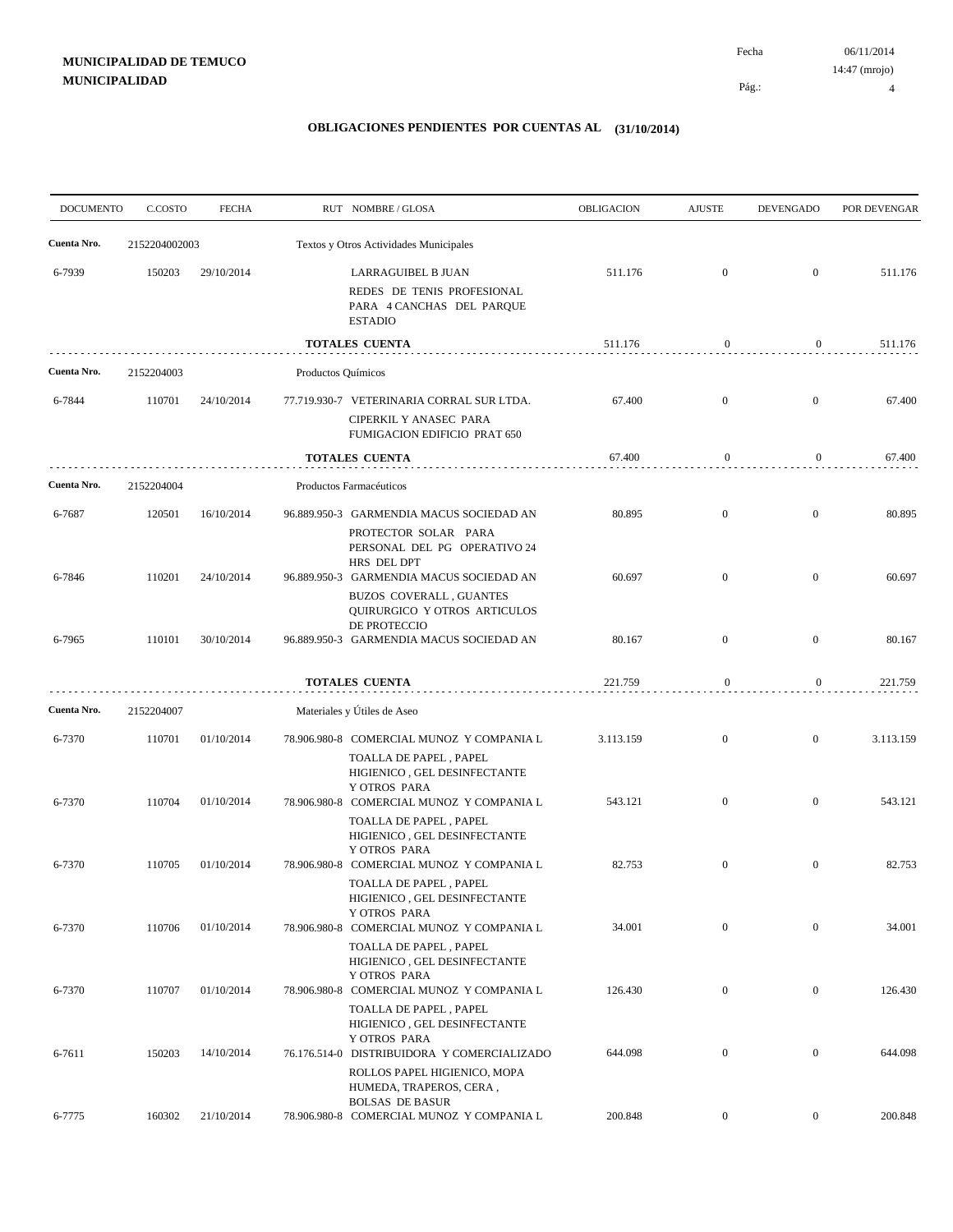| <b>DOCUMENTO</b> | C.COSTO    | <b>FECHA</b> | RUT NOMBRE/GLOSA                                                                                       | OBLIGACION | <b>AJUSTE</b>    | <b>DEVENGADO</b> | POR DEVENGAR |
|------------------|------------|--------------|--------------------------------------------------------------------------------------------------------|------------|------------------|------------------|--------------|
| 6-7908           | 110701     | 28/10/2014   | TOALLA DE PAPEL Y PAPEL<br>HIGIENICO PARA TREN DE LA<br>ARAUCANIA DE<br>OVALLE MERA ROXANA CECILIA B   | 83.000     | $\mathbf{0}$     | $\boldsymbol{0}$ | 83.000       |
|                  |            |              | DESODORANTE PARA<br>DISPENSADORES DE LA<br>ADMINISTRACION DEL EDIFICIO                                 |            |                  |                  |              |
|                  |            |              | <b>TOTALES CUENTA</b>                                                                                  | 4.827.410  | $\boldsymbol{0}$ | $\overline{0}$   | 4.827.410    |
| Cuenta Nro.      | 2152204009 |              | Insumos, Repuestos y Accesorios Computacionales                                                        |            |                  |                  |              |
| 6-7692           | 110401     | 16/10/2014   | 87.019.000-K CRECIC S.A.                                                                               | 82.342     | $\mathbf{0}$     | $\boldsymbol{0}$ | 82.342       |
| 6-7963           | 110401     | 30/10/2014   | CINTAS PANASONIC PARA EL DPTO<br>DE LICENCIA DE CONDUCIR<br>89.912.300-K INGENIERIA Y CONSTRUCCION RIC | 2.174.963  | $\mathbf{0}$     | $\boldsymbol{0}$ | 2.174.963    |
|                  |            |              | TONER ORIGINAL PARA<br>IMPRESORA LASER BROTHER<br>PARA DIFERENTE                                       |            |                  |                  |              |
|                  |            |              | <b>TOTALES CUENTA</b>                                                                                  | 2.257.305  | $\mathbf{0}$     | $\boldsymbol{0}$ | 2.257.305    |
| Cuenta Nro.      | 2152204010 |              | Materiales para Mantenimiento y Reparaciones de Inmuebles                                              |            |                  |                  |              |
| 6-7536           | 110701     | 09/10/2014   | 96.803.460-K SHERWIN WILLIAMS S.A.<br>UN ESMALTE SINTETICO PARA<br>MANTENCION DEL EDIFICIO PRAT        | 21.045     | $\mathbf{0}$     | $\boldsymbol{0}$ | 21.045       |
| 6-7603           | 121201     | 14/10/2014   | 650<br>80.432.900-5 GREZ Y ULLOA S.A.                                                                  | 83.776     | $\mathbf{0}$     | $\overline{0}$   | 83.776       |
|                  |            |              | 88 AMPOLLETAS BAJO CONSUMO<br>PARA PASILLOS DE INTERIORES<br>DEL MERCA                                 |            |                  |                  |              |
| 6-7674           | 150203     | 16/10/2014   | 96.792.430-K SODIMAC S.A.                                                                              | 765.855    | $\mathbf{0}$     | $\mathbf{0}$     | 765.855      |
|                  |            |              | 57 GALONES LATEX BASE<br>COLOR PISTACHO PARA<br>REPARACION PARA PR                                     | 83.360     | $\mathbf{0}$     | $\mathbf{0}$     | 83.360       |
| 6-7816           | 110701     | 23/10/2014   | 81.151.900-6 FRINDT S.A.<br>TARUGOS, TORNILLOS VULC.<br>CINTA MULTIUSO, ADHESIVOS Y                    |            |                  |                  |              |
| 6-7886           | 110701     | 27/10/2014   | <b>OTROS MATERIA</b><br>NAHUEL HUIRCAPAN PABLO MARC                                                    | 1.081.889  | $\mathbf{0}$     | $\mathbf{0}$     | 1.081.889    |
|                  |            |              | LAMPARAS DE EMERGENCIAS,<br>MOD. ENCHUFES, CAJAS CHUQUI,<br>TARUGOS, TORN                              |            |                  |                  |              |
| 6-7930           | 120301     | 28/10/2014   | 78.809.340-3 SOC. PERNOS SAN MARTIN LTDA.                                                              | 40.710     | $\boldsymbol{0}$ | $\overline{0}$   | 40.710       |
|                  |            |              | PASTA ESMERIL, HAUIPE, ESMALTE<br>NEGRO, BROCAS CEMENTO PARA<br><b>TALLER</b>                          |            |                  |                  |              |
| 6-7924           | 110701     | 28/10/2014   | 85.479.600-3 FIGUEROA SALAZAR LTDA                                                                     | 79.240     | $\boldsymbol{0}$ | $\overline{0}$   | 79.240       |
| 6-7925           | 120301     | 28/10/2014   | 4 CAMPANILLAS DE EMERGENCIA<br>PARA EL EDIFICIO PRAT 650<br>DONOSO EPPLE THUSNELDA ELISA               | 84.000     | $\boldsymbol{0}$ | $\boldsymbol{0}$ | 84.000       |
|                  |            |              | 01 PLANCHA LISA PARA EL<br>TALLER DE FRAGUA DEL DPTO DE<br><b>ASEO</b>                                 |            |                  |                  |              |
| 6-7926           | 120301     | 28/10/2014   | 78.809.340-3 SOC. PERNOS SAN MARTIN LTDA.                                                              | 48.862     | $\boldsymbol{0}$ | $\overline{0}$   | 48.862       |
|                  |            |              | SILICONA, BROCA, ABRAZADORAS,<br>CINTA Y OTROS MATERIALES<br>PARA TALLE                                |            |                  |                  |              |
| 6-7927           | 120301     | 28/10/2014   | 78.809.340-3 SOC. PERNOS SAN MARTIN LTDA.                                                              | 52.737     | $\boldsymbol{0}$ | $\overline{0}$   | 52.737       |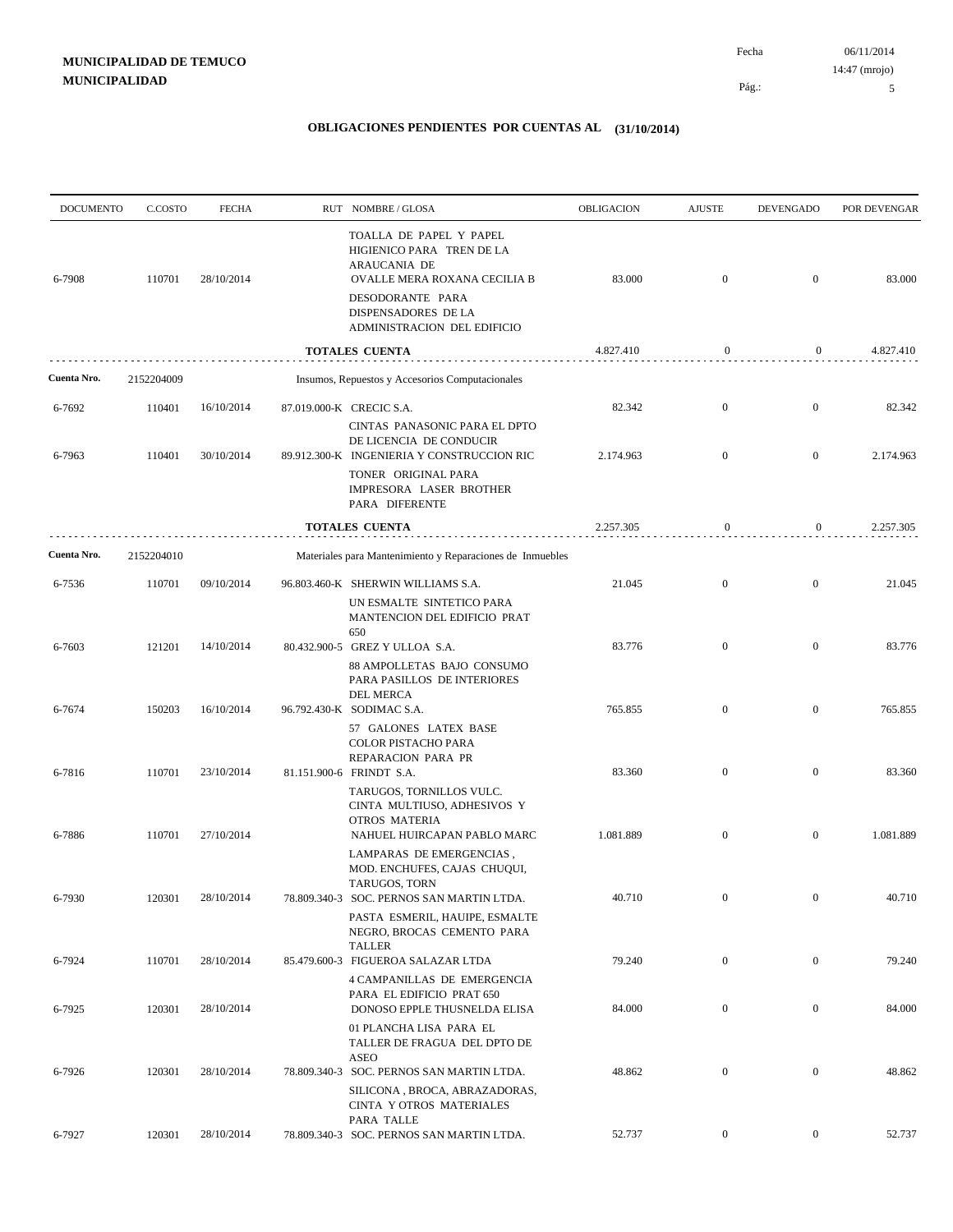06/11/2014 6 Pág.: Fecha 14:47 (mrojo)

| <b>DOCUMENTO</b> | C.COSTO    | <b>FECHA</b> | RUT NOMBRE/GLOSA                                                                                                      | OBLIGACION | <b>AJUSTE</b>  | <b>DEVENGADO</b> | POR DEVENGAR |
|------------------|------------|--------------|-----------------------------------------------------------------------------------------------------------------------|------------|----------------|------------------|--------------|
| 6-7915           | 110701     | 28/10/2014   | DADO, PERNOS, LIQUIDO DE<br>FRENO, HUAIPE, PORTAELECTRODO<br>PARA TALLER<br>COFFRE WEISSE LUIS OSVALDO                | 71.750     | $\mathbf{0}$   | $\overline{0}$   | 71.750       |
|                  |            |              | BROCAS, CHAPA, CERRADURAS Y<br>OTROS MATERIALES PARA<br><b>EDIFICIO PRAT 6</b>                                        |            |                |                  |              |
| 6-7916           | 110701     | 28/10/2014   | 85.479.600-3 FIGUEROA SALAZAR LTDA<br>TUBOS FLUORESCENTES,                                                            | 80.776     | $\mathbf{0}$   | $\mathbf{0}$     | 80.776       |
| 6-7917           | 110701     | 28/10/2014   | AMPOLLETAS PARA LA<br>MANTENCION DEL EDIFICIO P<br>81.151.900-6 FRINDT S.A.                                           | 82.535     | $\overline{0}$ | $\overline{0}$   | 82.535       |
|                  |            |              | CERRADURAS ODIS, CERRADURAS<br>1080 Y CERRADURA 4040 PARA LA<br><b>MANTE</b>                                          |            |                |                  |              |
| 6-7918           | 150202     | 28/10/2014   | 78.809.340-3 SOC. PERNOS SAN MARTIN LTDA.<br>02 GALONES DE PINTURAS PARA<br>ESCALERA ESTADIO DEL GERMAN               | 55.702     | $\mathbf{0}$   | $\mathbf{0}$     | 55.702       |
| 6-7919           | 150303     | 28/10/2014   | <b>BECKER</b><br>81.151.900-6 FRINDT S.A.                                                                             | 73.170     | $\mathbf{0}$   | $\mathbf{0}$     | 73.170       |
|                  |            |              | 03 GL DE PINTURAS ALTO TRAFICO<br>PARA MANTENCION DE PISCINA<br><b>MUNICI</b>                                         |            |                |                  |              |
| 6-7912           | 110712     | 28/10/2014   | 81.151.900-6 FRINDT S.A.<br>PINTURA PARA MANTENCION<br><b>INTERIOR DEL CENTRO</b><br><b>RECREACIONAL</b>              | 74.950     | $\mathbf{0}$   | $\mathbf{0}$     | 74.950       |
| 6-7899           | 110701     | 28/10/2014   | VENEGAS ORMENO NICANOR<br><b>GALONES DE PINTURAS</b> ,<br>RODILLOS, BROCHAS PARA<br>REPARACION PISO BODEG             | 333.521    | $\overline{0}$ | $\mathbf{0}$     | 333.521      |
|                  |            |              | <b>TOTALES CUENTA</b>                                                                                                 | 3.113.878  | $\bf{0}$       | $\boldsymbol{0}$ | 3.113.878    |
| Cuenta Nro.      | 2152204011 |              | Repuestos y Accesorios para Mantenimiento y Reparaciones de Vehículos                                                 |            |                |                  |              |
| 6-7514           | 120702     | 08/10/2014   | 85.184.600-K CRUZ Y CIA LTDA<br>06 NEUMATICOS PARA CAMION<br>A-249 PARA EL SERVICIO<br><b>GENERALES</b>               | 610.318    | $\mathbf{0}$   | $\mathbf{0}$     | 610.318      |
| 6-7698           | 120301     | 16/10/2014   | 78.920.560-4 REPUESTERA CENTRAL LTDA.<br>REPUESTOS DE VEHICULOS PARA                                                  | 5.965.681  | $\mathbf{0}$   | $\mathbf{0}$     | 5.965.681    |
| 6-7888           | 120403     | 27/10/2014   | EL PARQUE AUTOMOTRIZ<br>78.920.560-4 REPUESTERA CENTRAL LTDA.<br>REPUESTOS Y ACCESORIOS PARA<br>VEHICULOS DEL DPTO DE | 71.549     | $\theta$       | $\theta$         | 71.549       |
| 6-7888           | 120501     | 27/10/2014   | <b>OPERACIONES</b><br>78.920.560-4 REPUESTERA CENTRAL LTDA.<br>REPUESTOS Y ACCESORIOS PARA                            | 1.258.917  | $\mathbf{0}$   | $\overline{0}$   | 1.258.917    |
| 6-7888           | 120503     | 27/10/2014   | VEHICULOS DEL DPTO DE<br><b>OPERACIONES</b><br>78.920.560-4 REPUESTERA CENTRAL LTDA.                                  | 1.000.000  | $\mathbf{0}$   | $\boldsymbol{0}$ | 1.000.000    |
|                  |            |              | REPUESTOS Y ACCESORIOS PARA<br>VEHICULOS DEL DPTO DE<br><b>OPERACIONES</b>                                            |            |                |                  |              |
| 6-7888           | 120701     | 27/10/2014   | 78.920.560-4 REPUESTERA CENTRAL LTDA.<br>REPUESTOS Y ACCESORIOS PARA<br>VEHICULOS DEL DPTO DE                         | 4.000.000  | $\mathbf{0}$   | $\mathbf{0}$     | 4.000.000    |
| 6-7888           | 120801     | 27/10/2014   | <b>OPERACIONES</b><br>78.920.560-4 REPUESTERA CENTRAL LTDA.                                                           | 392.370    | $\overline{0}$ | $\overline{0}$   | 392.370      |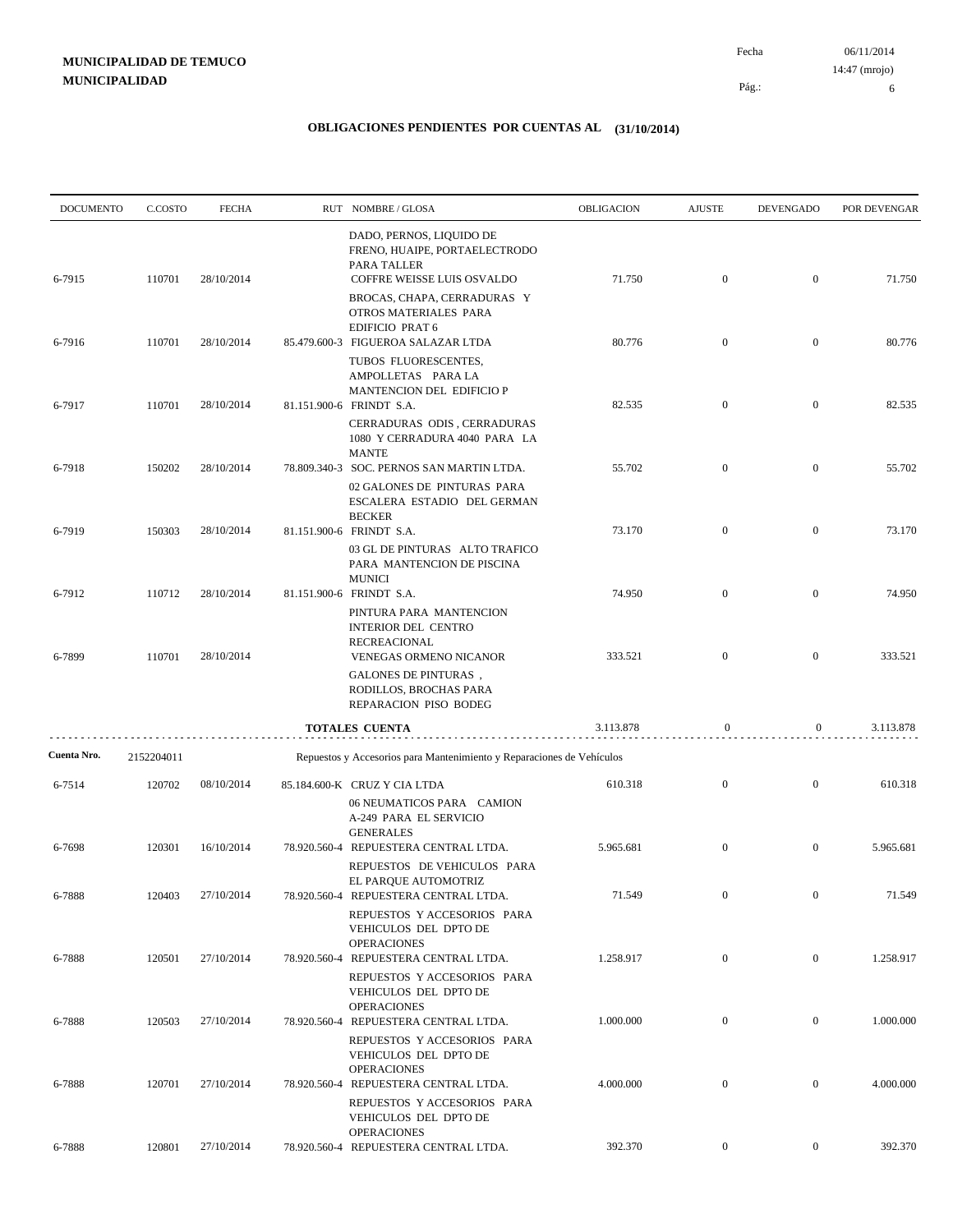| <b>DOCUMENTO</b> | C.COSTO    | <b>FECHA</b> |                       | RUT NOMBRE/GLOSA                                                                                                      | OBLIGACION | <b>AJUSTE</b>    | <b>DEVENGADO</b> | POR DEVENGAR |
|------------------|------------|--------------|-----------------------|-----------------------------------------------------------------------------------------------------------------------|------------|------------------|------------------|--------------|
| 6-7922           | 120301     | 28/10/2014   | 76.010.151-6 CECOR SA | REPUESTOS Y ACCESORIOS PARA<br>VEHICULOS DEL DPTO DE<br><b>OPERACIONES</b>                                            | 70.549     | $\boldsymbol{0}$ | $\overline{0}$   | 70.549       |
| 6-7934           | 120301     | 28/10/2014   |                       | FILTROS PARA CAMION A-256<br>PARA EL DPTO DE ASEO<br>HENRIQUEZ HENRIQUEZ RICARDO                                      | 956.000    | $\boldsymbol{0}$ | $\boldsymbol{0}$ | 956.000      |
|                  |            |              |                       | VALVULA HIDRAULICA<br>SECUNDARIA DE TRES CUERPO<br>PARA CAMION A-172 DEL                                              |            |                  |                  |              |
|                  |            |              |                       | <b>TOTALES CUENTA</b>                                                                                                 | 14.325.384 | $\boldsymbol{0}$ | $\bf{0}$         | 14.325.384   |
| Cuenta Nro.      | 2152204012 |              |                       | Otros Materiales, Repuestos y Útiles Diversos                                                                         |            |                  |                  |              |
| 6-7607           | 160303     | 14/10/2014   |                       | QUINTANA MANZUR WILFREDO ALF                                                                                          | 24.530     | $\bf{0}$         | $\boldsymbol{0}$ | 24.530       |
| 6-7608           | 160303     | 14/10/2014   |                       | BUJIAS , FILTROS PARA<br>GENERADOR COCHE COMEDOR<br>DEL MUSEO FERROVI<br>81.151.900-6 FRINDT S.A.                     | 82.865     | $\mathbf{0}$     | $\boldsymbol{0}$ | 82.865       |
|                  |            |              |                       | ENCHUFE MACHO, UNION, CINTA<br>MASKING Y OTROS MATERIALES                                                             |            |                  |                  |              |
| 6-7690           | 120301     | 16/10/2014   |                       | PARA EL T<br>78.809.340-3 SOC. PERNOS SAN MARTIN LTDA.                                                                | 57.017     | $\boldsymbol{0}$ | $\boldsymbol{0}$ | 57.017       |
|                  |            |              |                       | <b>GRATA, GOLILLAS, CHAVETAS Y</b><br>OTROS MATERIALES PARA EL<br><b>TALLER DE</b>                                    |            |                  |                  |              |
| 6-7679           | 120301     | 16/10/2014   |                       | 78.809.340-3 SOC. PERNOS SAN MARTIN LTDA.<br>MANGUERA Y CADENA PARA<br>TALLER RECINTO DEL PARQUE<br><b>AUTOMOTRIZ</b> | 84.141     | $\boldsymbol{0}$ | $\boldsymbol{0}$ | 84.141       |
| 6-7738           | 160303     | 20/10/2014   |                       | COFFRE WEISSE LUIS OSVALDO                                                                                            | 20.600     | $\boldsymbol{0}$ | $\boldsymbol{0}$ | 20.600       |
|                  |            |              |                       | TAPAS EMBELLECEDORAS Y<br>BROCAS PARA EL TALLER DEL<br><b>MUSEO FERROV</b>                                            |            |                  |                  |              |
| 6-7740           | 160303     | 20/10/2014   |                       | 77.555.540-8 COMERCIALIZADORA DE METALES B<br>VIDRIOS, SILICONA Y OTROS<br>MATERIALES PARA EL TALLER                  | 66.140     | $\boldsymbol{0}$ | $\boldsymbol{0}$ | 66.140       |
| 6-7743           | 160303     | 20/10/2014   |                       | DEL MUSEO F<br>78.809.340-3 SOC. PERNOS SAN MARTIN LTDA.                                                              | 84.026     | $\boldsymbol{0}$ | $\boldsymbol{0}$ | 84.026       |
|                  |            |              |                       | LIJA MADERAS, SOLDAUDRAS,<br>REMACHES Y OTROS MATERIALES<br>PARA TALLER                                               |            |                  |                  |              |
| 6-7745           | 120701     | 20/10/2014   |                       | 78.329.240-8 HERIBERTO BARENDS Y COMPANIA                                                                             | 358.750    |                  |                  | 358.750      |
| 6-7746           | 110201     | 20/10/2014   |                       | 25 GALONES ESMALTE PARA LA<br>MANTENCION DE REFUGIOS<br>PEATONALES<br>PACHECO RAMOS ISAAC ANANIAS                     | 76.800     | $\boldsymbol{0}$ | $\mathbf{0}$     | 76.800       |
|                  |            | 20/10/2014   |                       | LANZA COMPLETA PARA<br>HIDROLAVADORA PARA LA<br>MANTENCION DEL EDIFICI<br>78.809.340-3 SOC. PERNOS SAN MARTIN LTDA.   | 62.129     | $\mathbf{0}$     | $\boldsymbol{0}$ | 62.129       |
| 6-7751           | 120301     |              |                       | SOLDADURAS, PERNOS, LLAVE<br>PUNTA CORONA, ACOPLES Y<br><b>OTROS MATERIALES</b>                                       |            |                  |                  |              |
| 6-7752           | 120301     | 20/10/2014   |                       | 78.809.340-3 SOC. PERNOS SAN MARTIN LTDA.<br>CADENAS, GANCHOS Y<br>ABRAZADERAS PARA EL TALLER                         | 81.070     | $\boldsymbol{0}$ | $\boldsymbol{0}$ | 81.070       |
| 6-7819           | 150201     | 23/10/2014   |                       | DE FRAGUA DEL DPTO D<br>78.809.340-3 SOC. PERNOS SAN MARTIN LTDA.                                                     | 75.390     | $\boldsymbol{0}$ | $\overline{0}$   | 75.390       |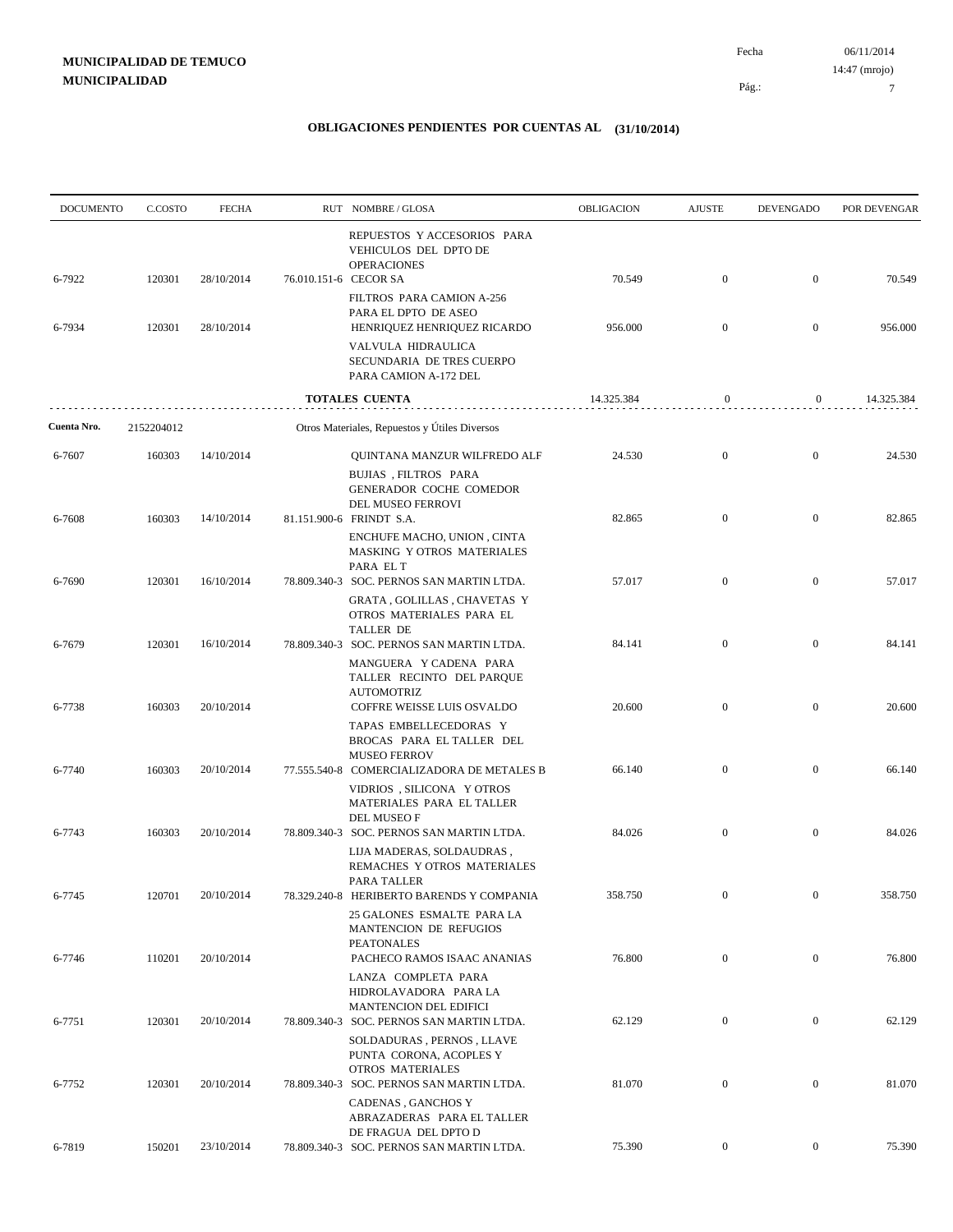| <b>DOCUMENTO</b> | C.COSTO       | <b>FECHA</b> |       | RUT NOMBRE/GLOSA                                                                                                                               | OBLIGACION | <b>AJUSTE</b>    | DEVENGADO        | POR DEVENGAR |
|------------------|---------------|--------------|-------|------------------------------------------------------------------------------------------------------------------------------------------------|------------|------------------|------------------|--------------|
| 6-7850           | 120602        | 24/10/2014   |       | LLAVE AJUSTABLE, MARCO<br>SIERRA, JUEGO DESTORNILLADOR<br>Y OTROS MATER<br>89.528.900-0 INDUST Y COMERCIAL BURZIO LTD<br>VIBRADOS DESTINADOS A | 345.624    | $\boldsymbol{0}$ | $\mathbf{0}$     | 345.624      |
|                  |               |              |       | CONSTRUCCION Y CONSTRUCCION<br>DE CAMARAS DE                                                                                                   |            |                  |                  |              |
| 6-7874           | 120701        | 27/10/2014   |       | 81.151.900-6 FRINDT S.A.<br>MARTILLOS, HUINCHAS, COMBO, Y<br>OTROS MATERIALES Y                                                                | 82.020     | $\boldsymbol{0}$ | $\overline{0}$   | 82.020       |
| 6-7933           | 120101        | 28/10/2014   |       | HERRAMIENTAS PARA<br>77.883.980-6 SOC. COMERCIAL ARIAS Y CASTRO L                                                                              | 6.320.276  | $\boldsymbol{0}$ | $\mathbf{0}$     | 6.320.276    |
|                  |               |              |       | MATERIALES PARA MANTENCION<br>DEL ALUMBRADO PUBLICO DEL<br>DPTO DE AS                                                                          |            |                  |                  |              |
| 6-7901           | 120601        | 28/10/2014   |       | 76.267.729-6 CONSTRUCTORA MOVAL SPA<br>20 METROS CUBICOS DE<br>HORMIGON PREMEZCLADO PARA                                                       | 1.999.200  | $\mathbf{0}$     | $\overline{0}$   | 1.999.200    |
| 6-7903           | 120701        | 28/10/2014   |       | <b>CONSTRUCCION Y</b><br>76.337.943-4 FERRETERIA VENTURA ELOINA HE                                                                             | 642.600    | $\mathbf{0}$     | $\mathbf{0}$     | 642.600      |
| 6-7913           | 120301        | 28/10/2014   |       | 150 CEMENTO ESPECIAL PARA<br>REFUGIOS PEATONALES EN EL<br><b>SECTOR CENT</b><br>90.100.000-K LINDE GAS CHILE S.A.                              | 50.500     | $\overline{0}$   | $\overline{0}$   | 50.500       |
| 6-7956           | 120403        | 30/10/2014   |       | 10 M3 PARA OXIGENO PARA<br>OXICORTE Y SOLDADURA PARA<br>EL TALLER DEL<br>85.184.600-K CRUZ Y CIA LTDA                                          | 67.000     | $\mathbf{0}$     | $\overline{0}$   | 67.000       |
|                  |               |              |       | ADQUISICION DE BATERIAWX<br>SILVER DE 90 AMPERES-27F PARA<br><b>GENERADOR ELECT</b>                                                            |            |                  |                  |              |
|                  |               |              |       | <b>TOTALES CUENTA</b>                                                                                                                          | 10.580.678 | $\mathbf{0}$     | $\boldsymbol{0}$ | 10.580.678   |
| Cuenta Nro.      | 2152204014    |              |       | Productos elaborados de cuero, caucho y plasticos                                                                                              |            |                  |                  |              |
| 6-7677           | 120501        | 16/10/2014   |       | 96.889.950-3 GARMENDIA MACUS SOCIEDAD AN<br>04 LENTES BOLLE GRIS PARA<br>PERSONAL DEL OPERATIVO 24 HRS                                         | 76.371     | $\boldsymbol{0}$ | $\overline{0}$   | 76.371       |
|                  |               |              |       | <b>TOTALES CUENTA</b>                                                                                                                          | 76.371     | $\mathbf{0}$     | $\boldsymbol{0}$ | 76.371       |
| Cuenta Nro.      | 2152204999    |              | Otros |                                                                                                                                                |            |                  |                  |              |
| 6-7485           | 120501        | 06/10/2014   |       | 76.267.729-6 CONSTRUCTORA MOVAL SPA                                                                                                            | 2.189.600  | $\boldsymbol{0}$ | $\bf{0}$         | 2.189.600    |
| 6-7929           | 120802        | 28/10/2014   |       | SOLERILLAS PARA<br>RECUPERACION Y CONSTRUCCION<br>DE AREAS VERDES Y<br>ROJAS TRIVIÑOS CLAUDIO ARTURO                                           | 80.000     | $\boldsymbol{0}$ | $\mathbf{0}$     | 80.000       |
|                  |               |              |       | CONFECCION DE CAPAS EN LONA<br>PARA PERROS DE ASISTENCIA EN<br><b>ENTR</b>                                                                     |            |                  |                  |              |
| 6-7964           | 120501        | 30/10/2014   |       | 76.821.330-5 IMPERIAL S.A.<br>CEMENTO PARA REPARACION DE<br>PLAZAS DEL PG OPERATIVO 24<br><b>HRS</b>                                           | 1.160.250  | $\boldsymbol{0}$ | $\boldsymbol{0}$ | 1.160.250    |
|                  |               |              |       | TOTALES CUENTA                                                                                                                                 | 3.429.850  | $\boldsymbol{0}$ | $\mathbf{0}$     | 3.429.850    |
| Cuenta Nro.      | 2152205001001 |              |       | Electric. Inmuebles y Oficinas                                                                                                                 |            |                  |                  |              |
| 6-7966           | 110701        | 30/10/2014   |       | 99.513.400-4 C.G.E.DISTRIBUCION S.A.                                                                                                           | 2.286.200  | $\boldsymbol{0}$ | $\boldsymbol{0}$ | 2.286.200    |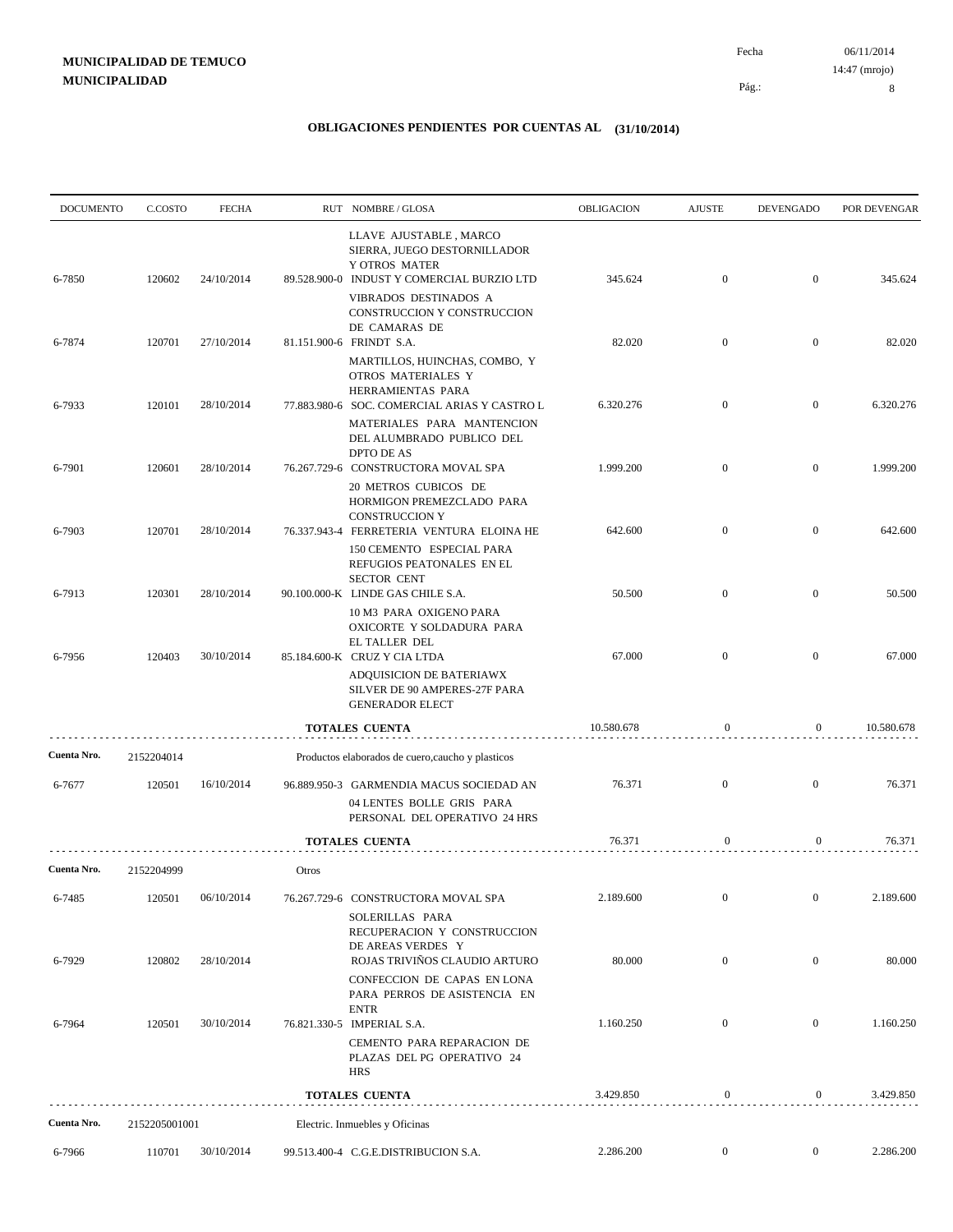| <b>DOCUMENTO</b> | C.COSTO       | <b>FECHA</b> |                | RUT NOMBRE/GLOSA                                                                                                                                                                        | <b>OBLIGACION</b> | <b>AJUSTE</b>    | <b>DEVENGADO</b> | POR DEVENGAR |
|------------------|---------------|--------------|----------------|-----------------------------------------------------------------------------------------------------------------------------------------------------------------------------------------|-------------------|------------------|------------------|--------------|
| 6-7966           | 110702        | 30/10/2014   |                | SERVICIO DE ENERGIA ELECTRICA<br>DE EDIFICIO PRAT 650, EDIFICIO<br>BELLO 510<br>99.513.400-4 C.G.E.DISTRIBUCION S.A.<br>SERVICIO DE ENERGIA ELECTRICA<br>DE EDIFICIO PRAT 650, EDIFICIO | 30.000            | $\mathbf{0}$     | $\overline{0}$   | 30.000       |
| 6-7966           | 110704        | 30/10/2014   |                | BELLO 510<br>99.513.400-4 C.G.E.DISTRIBUCION S.A.                                                                                                                                       | 1.152.000         | $\mathbf{0}$     | $\overline{0}$   | 1.152.000    |
|                  |               |              |                | SERVICIO DE ENERGIA ELECTRICA<br>DE EDIFICIO PRAT 650, EDIFICIO<br>BELLO 510                                                                                                            |                   |                  |                  |              |
| 6-7966           | 110705        | 30/10/2014   |                | 99.513.400-4 C.G.E.DISTRIBUCION S.A.<br>SERVICIO DE ENERGIA ELECTRICA<br>DE EDIFICIO PRAT 650, EDIFICIO<br>BELLO 510                                                                    | 146.800           | $\mathbf{0}$     | $\mathbf{0}$     | 146.800      |
| 6-7966           | 110707        | 30/10/2014   |                | 99.513.400-4 C.G.E.DISTRIBUCION S.A.<br>SERVICIO DE ENERGIA ELECTRICA<br>DE EDIFICIO PRAT 650, EDIFICIO                                                                                 | 273.400           | $\overline{0}$   | $\mathbf{0}$     | 273.400      |
| 6-7966           | 110708        | 30/10/2014   |                | BELLO 510<br>99.513.400-4 C.G.E.DISTRIBUCION S.A.<br>SERVICIO DE ENERGIA ELECTRICA                                                                                                      | 395.600           | $\mathbf{0}$     | $\mathbf{0}$     | 395.600      |
| 6-7966           | 110709        | 30/10/2014   |                | DE EDIFICIO PRAT 650, EDIFICIO<br>BELLO 510<br>99.513.400-4 C.G.E.DISTRIBUCION S.A.<br>SERVICIO DE ENERGIA ELECTRICA                                                                    | 138.400           | $\overline{0}$   | $\overline{0}$   | 138.400      |
| 6-7966           | 110710        | 30/10/2014   |                | DE EDIFICIO PRAT 650, EDIFICIO<br>BELLO 510<br>99.513.400-4 C.G.E.DISTRIBUCION S.A.                                                                                                     | 385.300           | $\overline{0}$   | $\overline{0}$   | 385.300      |
|                  |               |              |                | SERVICIO DE ENERGIA ELECTRICA<br>DE EDIFICIO PRAT 650, EDIFICIO<br>BELLO 510                                                                                                            |                   |                  |                  |              |
| 6-7966           | 110713        | 30/10/2014   |                | 99.513.400-4 C.G.E.DISTRIBUCION S.A.<br>SERVICIO DE ENERGIA ELECTRICA<br>DE EDIFICIO PRAT 650, EDIFICIO                                                                                 | 127.300           | $\overline{0}$   | $\overline{0}$   | 127.300      |
| 6-7966           | 110715        | 30/10/2014   |                | BELLO 510<br>99.513.400-4 C.G.E.DISTRIBUCION S.A.<br>SERVICIO DE ENERGIA ELECTRICA<br>DE EDIFICIO PRAT 650, EDIFICIO<br>BELLO 510                                                       | 109.400           | $\overline{0}$   | $\mathbf{0}$     | 109.400      |
|                  |               |              |                | <b>TOTALES CUENTA</b>                                                                                                                                                                   | 5.044.400         | $\boldsymbol{0}$ | $\overline{0}$   | 5.044.400    |
| Cuenta Nro.      | 2152205004    |              | Correo         |                                                                                                                                                                                         |                   |                  |                  |              |
| 6-7569           | 110201        | 13/10/2014   |                | 77.823.860-8 LOS LAGOS LTDA.<br>DISTRIBUCION DE CARTA DE<br>COBRANZA APLICACION LEY<br>20.742 SOBRE RE                                                                                  | 1.047.200         | $\mathbf{0}$     | $\boldsymbol{0}$ | 1.047.200    |
|                  |               |              |                | <b>TOTALES CUENTA</b>                                                                                                                                                                   | 1.047.200         | $\boldsymbol{0}$ | 0                | 1.047.200    |
| Cuenta Nro.      | 2152206001004 |              | Mant. Ascensor |                                                                                                                                                                                         |                   |                  |                  |              |
| 6-7728           | 110704        | 20/10/2014   |                | ISLA SAN MARTIN CARLOS MARCO<br>MANTENCION DE ASCENSOR PARA<br>EL EDIFICIO BELLO 510                                                                                                    | 428.400           | $\boldsymbol{0}$ | 142.800          | 285.600      |
|                  |               |              |                | TOTALES CUENTA                                                                                                                                                                          | 428.400           | 0                | 142.800          | 285.600      |
| Cuenta Nro.      | 2152206001005 |              |                | Mant. Inmuebles Municipales                                                                                                                                                             |                   |                  |                  |              |
| 6-7472           | 110702        | 06/10/2014   |                | SEPULVEDA GUTIERREZ MARCO AN                                                                                                                                                            | 639.900           | $\mathbf{0}$     | $\overline{0}$   | 639.900      |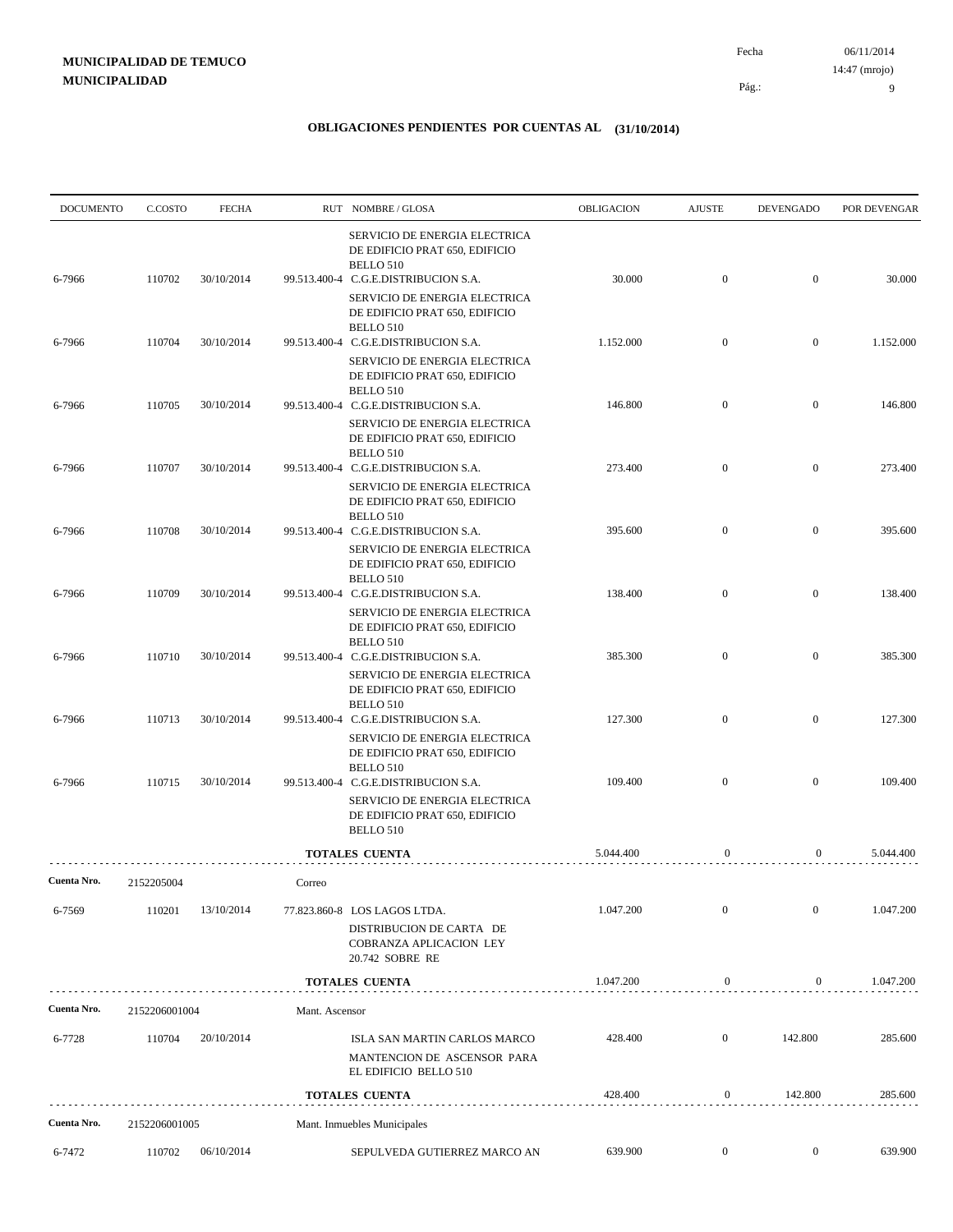| SERVICIO DE REPARACION<br>ELECTRICA TABLERO GENERAL E                                                                                                                         |                  |           |
|-------------------------------------------------------------------------------------------------------------------------------------------------------------------------------|------------------|-----------|
| <b>ILUMINACION</b><br>$\mathbf{0}$<br>06/10/2014<br>800.000<br>6-7472<br>140902<br>SEPULVEDA GUTIERREZ MARCO AN                                                               | $\mathbf{0}$     | 800.000   |
| SERVICIO DE REPARACION<br>ELECTRICA TABLERO GENERAL E<br><b>ILUMINACION</b>                                                                                                   |                  |           |
| 160201<br>06/10/2014<br>76.112.137-5 HANDELEK SERVICIOS ELECTRICO<br>420.000<br>$\mathbf{0}$<br>6-7473<br>CAMBIO, REPARACION Y<br>PINTURAS DE 3 PLANCHAS EN                   | $\mathbf{0}$     | 420.000   |
| HALL DE ACCESO D<br>AVENDAÑO ALTAMIRANO VIVIANA<br>150401<br>15/10/2014<br>79.854<br>$\mathbf{0}$<br>6-7647<br>PROVISION E INSTALACION DE                                     | $\mathbf{0}$     | 79.854    |
| VIDRIOS PARA GIMNASIO FUNDO<br><b>EL CARMEN</b><br>AVENDAÑO ALTAMIRANO VIVIANA<br>24.737<br>$\boldsymbol{0}$<br>110715<br>16/10/2014<br>6-7713                                | $\mathbf{0}$     | 24.737    |
| VIDRIO 5 MM INSTALADO PARA<br>PUERTA DE ACCESO OFICINA<br><b>CONVENIO S</b><br>16/10/2014<br>398.650<br>$\mathbf{0}$<br>150303<br>REYES PASTENES LUIS IGNACIO<br>6-7706       | $\mathbf{0}$     | 398.650   |
| SERVICIO DE MANTENCION Y<br>REPARACION PARA 350 MTS DE<br>TECHUMBRE E                                                                                                         |                  |           |
| 422.351<br>110711<br>21/10/2014<br>76.298.648-5 CONST. CUMBRES DEL SUR LTDA<br>$\mathbf{0}$<br>6-7783<br>SERVICIO DE MANTENCION<br>SISTEMA ELECTRICO PARCELA                  | $\mathbf{0}$     | 422.351   |
| <b>TEHUALDA</b><br>292.502<br>$\mathbf{0}$<br>110710<br>22/10/2014<br>6-7809<br>MILLAN MILLAN EDUARDO ANTONI<br>SERVICIO DE CONFECCION E                                      | $\mathbf{0}$     | 292.502   |
| <b>INSTALACION DE PERSIANAS</b><br>PARA OFICINA<br>27/10/2014<br>80.000<br>$\mathbf{0}$<br>160301<br>6-7881<br>PALMA TRONCOSO LUIS DANIEL GE                                  | $\mathbf{0}$     | 80.000    |
| REPARACION ELECTRICA DE<br>EMERGENCIA EN TABLERO<br><b>GALERIA DE GALERIA</b>                                                                                                 |                  |           |
| 27/10/2014<br>424.000<br>$\boldsymbol{0}$<br>140602<br>6-7882<br>BELMAR AGUILERA EVARISTO FLO<br>CAMBIO DE EMPALME Y<br>PROVISION E INSTALACION DE<br><b>FOCO DE SERVICIO</b> | $\mathbf{0}$     | 424.000   |
| <b>TOTALES CUENTA</b><br>3.581.994<br>$\mathbf{0}$                                                                                                                            | $\overline{0}$   | 3.581.994 |
| Cuenta Nro.<br>2152206002<br>Mantenimiento y Reparación de Vehículos                                                                                                          |                  |           |
| 6-7411<br>120301<br>03/10/2014<br>2.000.000<br>$\mathbf{0}$<br>85.184.600-K CRUZ Y CIA LTDA<br>SERVICIO DE VULCANIZACION                                                      | $\boldsymbol{0}$ | 2.000.000 |
| PARA VEHICULOS DEL PARQUE<br><b>AUTOMOTRIZ</b><br>$\boldsymbol{0}$<br>6-7490<br>120301<br>06/10/2014<br>HENRIQUEZ HENRIQUEZ RICARDO<br>1.184.526                              | $\boldsymbol{0}$ | 1.184.526 |
| REPARACION DE PLACA DE<br>BARRIDO DEL CAMION A-168 Y<br><b>CILINDROS HIDR</b>                                                                                                 |                  |           |
| $\mathbf{0}$<br>800.000<br>6-7534<br>120701<br>09/10/2014<br>85.184.600-K CRUZ Y CIA LTDA<br>SERVICIO DE VULCANIZACION<br>PARA VEHICULOS DEL DPTO DE                          | $\boldsymbol{0}$ | 800.000   |
| <b>OPERACIONES</b><br>126.800<br>120501<br>13/10/2014<br>$\bf{0}$<br>6-7564<br>81.762.400-6 SILVA HNOS. Y CIA.<br>CAMBIO DE ROTULAS TREN<br>DELANTERO DEL CAMION A-208        | $\boldsymbol{0}$ | 126.800   |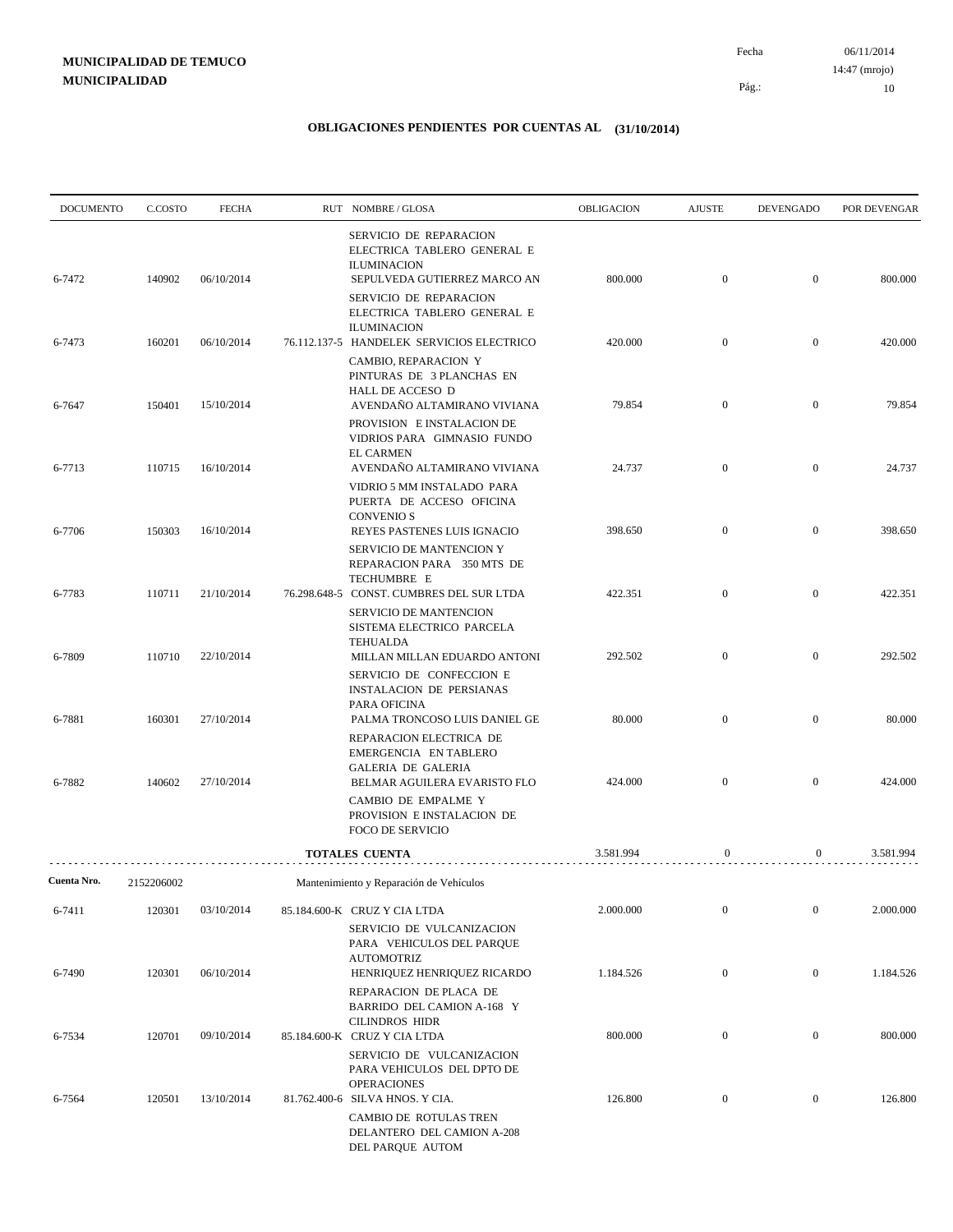06/11/2014 11 Pág.: Fecha 14:47 (mrojo)

| <b>DOCUMENTO</b> | C.COSTO    | <b>FECHA</b> | RUT NOMBRE/GLOSA                                                                                                             | OBLIGACION | <b>AJUSTE</b>    | <b>DEVENGADO</b> | POR DEVENGAR |
|------------------|------------|--------------|------------------------------------------------------------------------------------------------------------------------------|------------|------------------|------------------|--------------|
| 6-7649           | 120301     | 15/10/2014   | 92.475.000-6 KAUFMANN S.A. VEHICULOS MOTO                                                                                    | 388.770    | $\mathbf{0}$     | $\mathbf{0}$     | 388.770      |
|                  |            |              | SERVICIO DE MANTENCION DE LOS<br>10.000.- KMS Y CAMBIO DE                                                                    |            |                  |                  |              |
| 6-7645           | 120601     | 15/10/2014   | <b>VALVULA R</b><br>81.762.400-6 SILVA HNOS. Y CIA.                                                                          | 778.442    | $\overline{0}$   | $\overline{0}$   | 778.442      |
|                  |            |              | REPARACION DIFERENCIAL,<br>DETECTAR FALLA TRACCION, Y<br>OTRAS REPARACION                                                    |            |                  |                  |              |
| 6-7645           | 120702     | 15/10/2014   | 81.762.400-6 SILVA HNOS. Y CIA.<br>REPARACION DIFERENCIAL,<br>DETECTAR FALLA TRACCION, Y                                     | 655.090    | $\boldsymbol{0}$ | $\mathbf{0}$     | 655.090      |
| 6-7688           | 120301     | 16/10/2014   | OTRAS REPARACION<br>OÑATE CARES MIRNA FLOR<br><b>CONFECCION DE 02 MANGUERAS</b><br>DE ALTA P'RESION INSTALADAS<br>EN EL CAMI | 81.800     | $\boldsymbol{0}$ | $\mathbf{0}$     | 81.800       |
| 6-7686           | 120301     | 16/10/2014   | OÑATE CARES MIRNA FLOR<br><b>INSTALACION DE 02</b>                                                                           | 76.000     | $\boldsymbol{0}$ | $\mathbf{0}$     | 76.000       |
| 6-7696           | 120301     | 16/10/2014   | MANGUYERAS HIDRAULICAS DE<br>ALTA PRESION PA<br>81.762.400-6 SILVA HNOS. Y CIA.                                              | 312.330    | $\boldsymbol{0}$ | $\mathbf{0}$     | 312.330      |
|                  |            |              | SERVICIO CAMBIO DE ACEITE<br>PARA CAMION A-202 Y A-256 Y<br>A-261 DEL DP                                                     |            |                  |                  |              |
| 6-7697           | 120301     | 16/10/2014   | 79.953.260-3 SOC.FAB.RESORTES CASTILLO LTDA<br>REPARACION PAQUETES DE                                                        | 2.575.160  | $\boldsymbol{0}$ | $\boldsymbol{0}$ | 2.575.160    |
| 6-7878           | 120701     | 27/10/2014   | RESORTES PARA CAMION A-164,<br>$A-165$ , $A-166$<br>92.475.000-6 KAUFMANN S.A. VEHICULOS MOTO                                | 919.802    | $\overline{0}$   | $\boldsymbol{0}$ | 919.802      |
|                  |            |              | REPARACION TERMINALES DE<br>DIRECCION Y OTRAS<br>REPARACIONES PARA C                                                         |            | $\boldsymbol{0}$ | $\mathbf{0}$     |              |
| 6-7931           | 120301     | 28/10/2014   | 85.184.600-K CRUZ Y CIA LTDA<br>SERVICIO DE VULCANIZACION<br>PARA VEHICULOS DEL DPTO DE<br><b>ASEO</b>                       | 2.000.000  |                  |                  | 2.000.000    |
| 6-7932           | 120301     | 28/10/2014   | ARIAS VERA MIGUEL ANGEL<br>REPARACION CIRCUITO                                                                               | 312.545    | $\overline{0}$   | $\overline{0}$   | 312.545      |
|                  |            |              | ELECTRICO PARA CAMION A-137,<br>CAMION A-118 Y CA                                                                            |            |                  |                  |              |
| 6-7914           | 120301     | 28/10/2014   | ONATE CARES MIRNA FLOR<br>CONFECCION DE DOS MANGUERAS<br>HIDRAULICAS DE ALTA PRESION<br><b>INSTALADA</b>                     | 82.000     | $\boldsymbol{0}$ | $\mathbf{0}$     | 82.000       |
| 6-7936           | 110801     | 29/10/2014   | 76.296.979-3 SERVICIO AUTOMOTRIZ EDV LIMIT<br>REPARACION TREN DELANTERO<br>PARA CAMBIO TERMINALES                            | 743.950    | $\mathbf{0}$     | $\overline{0}$   | 743.950      |
| 6-7938           | 120301     | 29/10/2014   | PARA MOVIL A<br>PEÑA OSORE OSCAR                                                                                             | 580.000    | $\boldsymbol{0}$ | $\mathbf{0}$     | 580.000      |
|                  |            |              | REPARACION PLACA DE BARRIDO<br>PARA CAMION A-137 PARA EL<br>DPTO DE ASE                                                      |            |                  |                  |              |
|                  |            |              | TOTALES CUENTA                                                                                                               | 13.617.215 | $\boldsymbol{0}$ | $\overline{0}$   | 13.617.215   |
| Cuenta Nro.      | 2152206003 |              | Mantenimiento y Reparación Mobiliarios y Otros                                                                               |            |                  |                  |              |
| 6-7683           | 110201     | 16/10/2014   | 77.624.270-5 SOCIEDAD MUEBLES SANTA ANA L                                                                                    | 78.540     | $\boldsymbol{0}$ | $\boldsymbol{0}$ | 78.540       |
|                  |            |              | 04 RETAPIZADO DE SILLAS PARA<br>LA DIRECCION DE PLANIFICACION                                                                |            |                  |                  |              |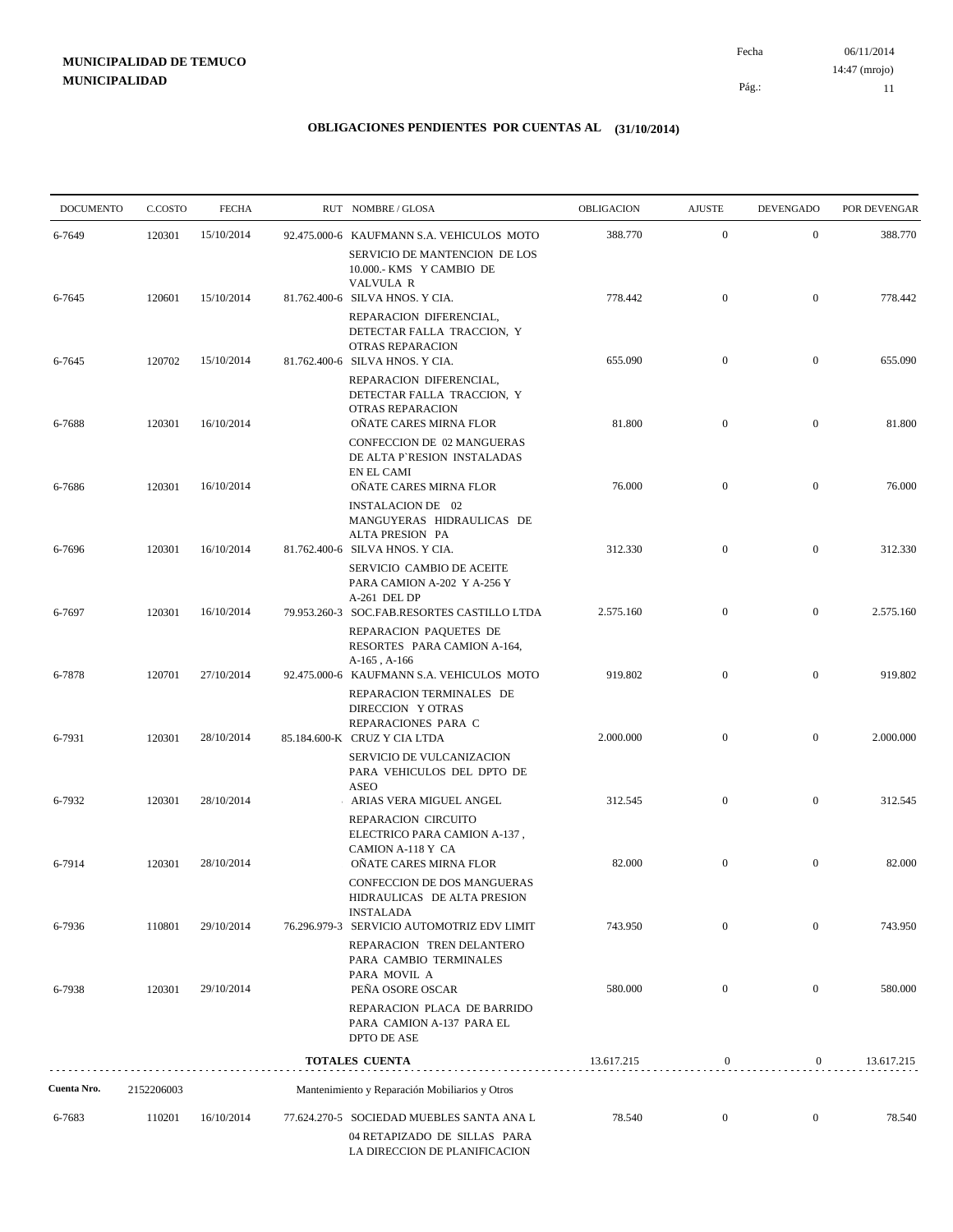| <b>DOCUMENTO</b> | C.COSTO       | <b>FECHA</b> |                         | RUT NOMBRE/GLOSA                                                                                                       | OBLIGACION | <b>AJUSTE</b>    | <b>DEVENGADO</b> | POR DEVENGAR |
|------------------|---------------|--------------|-------------------------|------------------------------------------------------------------------------------------------------------------------|------------|------------------|------------------|--------------|
| 6-7828           | 110201        | 23/10/2014   |                         | 77.624.270-5 SOCIEDAD MUEBLES SANTA ANA L                                                                              | 83.300     | $\mathbf{0}$     | $\mathbf{0}$     | 83.300       |
|                  |               |              |                         | RETAPIZADO DE SILLON PARA<br>SALA DE ESPERA DEL DIRECTOR<br>DE PLANIFI                                                 |            |                  |                  |              |
|                  |               |              |                         | <b>TOTALES CUENTA</b>                                                                                                  | 161.840    | $\boldsymbol{0}$ | 0                | 161.840      |
| Cuenta Nro.      | 2152206006    |              |                         | Mantenimiento y Reparación de Otras Maquinarias y Equipos                                                              |            |                  |                  |              |
| 6-7455           | 120701        | 06/10/2014   |                         | QUINTANA MANZUR WILFREDO ALF<br>CAMBIO CARBURADOR Y MANO<br>DE OBRA PARA REPARACION DE<br><b>BETONERA D</b>            | 80.000     | $\mathbf{0}$     | $\mathbf{0}$     | 80.000       |
| 6-7456           | 120701        | 06/10/2014   |                         | QUINTANA MANZUR WILFREDO ALF<br>CAMBIO DE VALVULAS Y                                                                   | 75.000     | $\mathbf{0}$     | $\overline{0}$   | 75.000       |
| 6-7744           | 120701        | 20/10/2014   |                         | EMPAQUETADURAS PARA PLACA<br>COMPACTADORA<br>QUINTANA MANZUR WILFREDO ALF                                              | 80.000     | $\overline{0}$   | $\mathbf{0}$     | 80.000       |
|                  |               |              |                         | CAMBIO DE BUJIAS, FILTROS DE<br>AIRE Y CARBURADOR PARA<br>PLACA COM                                                    |            |                  |                  |              |
|                  |               |              |                         | <b>TOTALES CUENTA</b>                                                                                                  | 235.000    | $\boldsymbol{0}$ | $\boldsymbol{0}$ | 235.000      |
| Cuenta Nro.      | 2152206007    |              |                         | Mantenimiento y Reparación de Equipos Informáticos                                                                     |            |                  |                  |              |
| 6-7602           | 110401        | 14/10/2014   |                         | 78.550.960-9 ERIKA ROSA ALMENDRA AVENDAÑ<br>DESMONTAJE, LIMPIEZA,<br>DESBLOQUEO Y AJUSTE                               | 49.300     | $\mathbf{0}$     | $\mathbf{0}$     | 49.300       |
| 6-7700           | 110401        | 16/10/2014   |                         | IMPRESORA BROTHER PARA<br>76.321.454-0 SELEC INGENIERIA ELECTRICA LTD<br>SERVICIO DE INSTALACION                       | 55.371     | $\mathbf{0}$     | $\mathbf{0}$     | 55.371       |
| 6-7701           | 110401        | 16/10/2014   |                         | PUNTO DE RED EN LA OFICINA<br>PDTI DE LA<br>76.321.454-0 SELEC INGENIERIA ELECTRICA LTD                                | 192.440    | $\mathbf{0}$     | $\overline{0}$   | 192.440      |
| 6-7900           | 110401        | 28/10/2014   |                         | INSTALACION PUNTO DE RED Y<br>ELECTRICO0S PARA ESTADIO<br><b>GERMAN BEC</b><br>76.093.981-1 COMERCIALIZADORA ADOREE BI | 320.092    | $\overline{0}$   | $\mathbf{0}$     | 320.092      |
|                  |               |              |                         | SERVICIO DE DIAGNOSTICO Y<br>MANTENCION LOTTER PARA LA<br>DIRECCION DE                                                 |            |                  |                  |              |
|                  |               |              |                         | <b>TOTALES CUENTA</b>                                                                                                  | 617.203    | $\boldsymbol{0}$ | 0                | 617.203      |
| Cuenta Nro.      | 2152207001002 |              | Public. Relac. Públicas |                                                                                                                        |            |                  |                  |              |
| 6-7362           | 110901        | 01/10/2014   |                         | 90.193.000-7 EMPRESA EL MERCURIO<br>PUBLICACION AVISO SERVICIO<br>DE PATRULLAJE PREVENTIVO                             | 169.061    | $\mathbf{0}$     | $\overline{0}$   | 169.061      |
| 6-7724           | 110901        | 17/10/2014   |                         | <b>ALERTA MOV</b><br>87.778.800-8 SOC PERIODISTICA ARAUCANIA S.A.<br>AVISO DEFUNCION POR                               | 43.500     | $\mathbf{0}$     | $\mathbf{0}$     | 43.500       |
|                  |               |              |                         | FALLECIMIENTO DE DON LUIS<br>OLAVE OSORIO PADRE                                                                        |            |                  |                  |              |
|                  |               |              |                         | <b>TOTALES CUENTA</b>                                                                                                  | 212.561    | $\boldsymbol{0}$ | $\overline{0}$   | 212.561      |
| Cuenta Nro.      | 2152207002002 |              |                         | Serv. Impres. Relac. Públicas                                                                                          |            |                  |                  |              |
| 6-7503           | 110901        | 06/10/2014   |                         | BURGOS MONSALVES PATRICIA TA                                                                                           | 3.451.000  | $\mathbf{0}$     | $\mathbf{0}$     | 3.451.000    |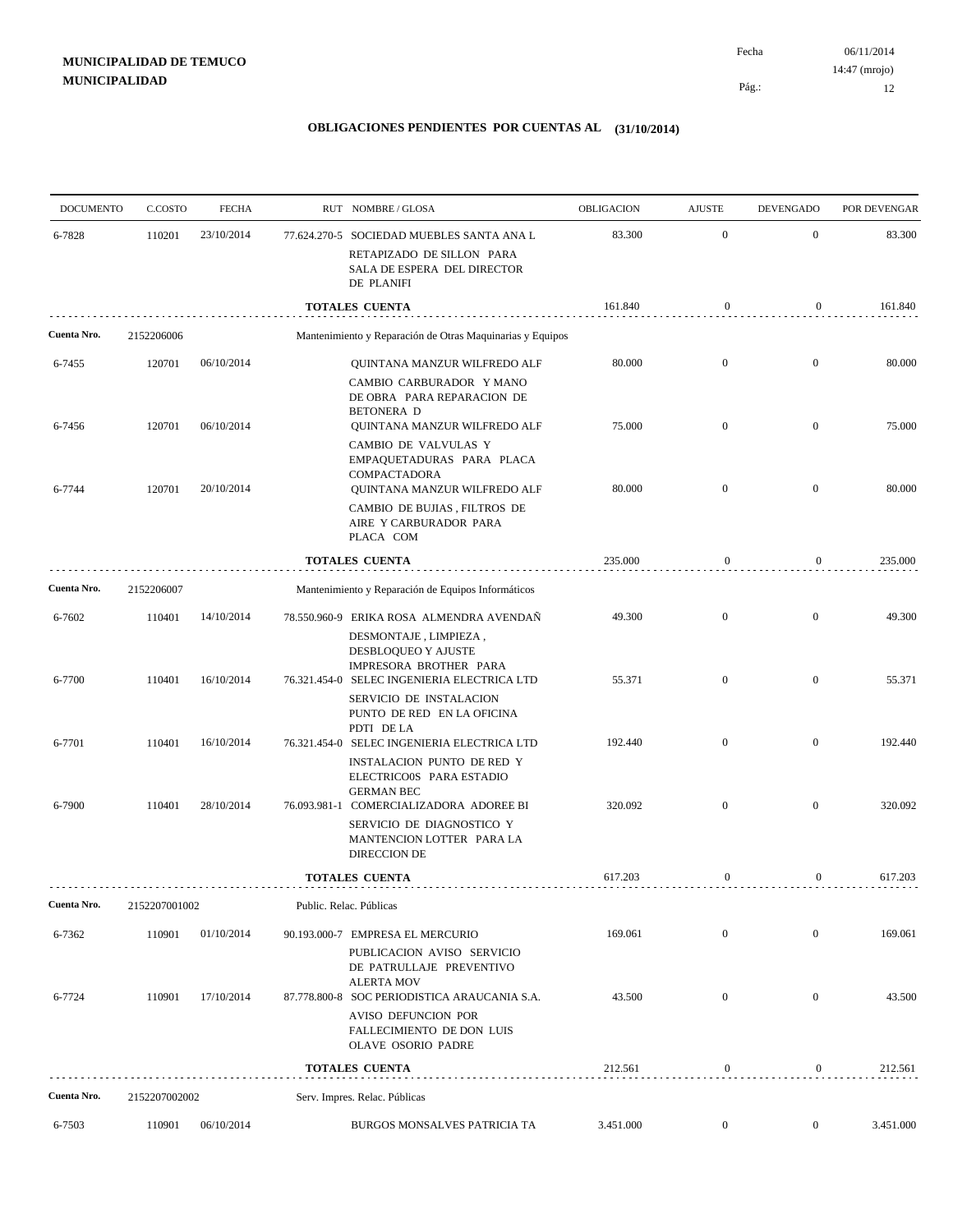06/11/2014 13 Pág.: Fecha 14:47 (mrojo)

| <b>DOCUMENTO</b> | C.COSTO       | <b>FECHA</b> | RUT NOMBRE/GLOSA                                                                                              | OBLIGACION | <b>AJUSTE</b>    | <b>DEVENGADO</b> | POR DEVENGAR |
|------------------|---------------|--------------|---------------------------------------------------------------------------------------------------------------|------------|------------------|------------------|--------------|
| 6-7484           | 110901        | 06/10/2014   | AFICHES PARA CALENDARIO PARA<br>SER DISTRIBUIDOS A LA<br><b>COMUNIDAD</b><br>VERGARA ÑANCO CRISTIAN SEBAS     | 83.000     | $\mathbf{0}$     | $\boldsymbol{0}$ | 83.000       |
| 6-7561           | 110901        | 13/10/2014   | IMPRESION GRAFICA ADHESIVAS<br>CORPORATIVAS PARA VEHICULOS<br>DEL DPT<br>LARENAS ESCOBAR YIMY MAURICI         | 419.475    | $\boldsymbol{0}$ | $\mathbf{0}$     | 419.475      |
|                  |               |              | SERVICIO DE IMPRESION PARA<br>LETREROS PUBLICITARIOS                                                          |            |                  |                  |              |
| 6-7589           | 110901        | 14/10/2014   | BERTON ARIAS LUIS RAMON<br>SERVICIO IMPRESION PARA<br>SOBRES Y HOJAS ESPECIALES DE                            | 413.227    | $\mathbf{0}$     | $\mathbf{0}$     | 413.227      |
| 6-7694           | 110901        | 16/10/2014   | <b>INVITACIO</b><br>VERGARA ÑANCO CRISTIAN SEBAS<br><b>GRAFICA ADHESIVAS PARA</b>                             | 83.000     | $\mathbf{0}$     | $\boldsymbol{0}$ | 83.000       |
| 6-7804           | 110901        | 22/10/2014   | MOVIL A-291 DEL DPTO DE RR.PP<br>90.193.000-7 EMPRESA EL MERCURIO                                             | 169.061    | $\mathbf{0}$     | $\mathbf{0}$     | 169.061      |
| 6-7808           | 110901        | 22/10/2014   | PUBLICACION AVISO LLAMADO A<br>CONCURSO PARA SUPLIR<br><b>CONTRATO A HONORA</b><br>BERTON ARIAS LUIS RAMON    | 214.200    | $\mathbf{0}$     | $\boldsymbol{0}$ | 214.200      |
| 6-7837           | 110901        | 24/10/2014   | SERVICIO DE IMPRESION PARA<br><b>TARJETAS DE PRESENTACION</b><br><b>SEÑOR ALCALDE</b><br>MINDER SANTINI FRIDA | 4.105.500  | $\mathbf{0}$     | $\mathbf{0}$     | 4.105.500    |
|                  |               |              | 5000 LLAVEROS Y 2500 LAPICES<br>CON IMAGEN CORPORATIVA PARA<br><b>SER</b>                                     |            |                  |                  |              |
| 6-7867           | 110901        | 24/10/2014   | 87.778.800-8 SOC PERIODISTICA ARAUCANIA S.A.<br>PUBLICACION AVISO DEFUNCION                                   | 43.500     | $\mathbf{0}$     | $\boldsymbol{0}$ | 43.500       |
| 6-7948           | 110901        | 30/10/2014   | POR FALLECIMIENTO DE DON TITO<br><b>MONTECIN</b><br>BURGOS MONSALVES PATRICIA TA                              | 214.200    | $\mathbf{0}$     | $\mathbf{0}$     | 214.200      |
|                  |               |              | 1000 TRIPTICOS PARA<br>INVITACIONES DIA DEL<br>FUNCIONARIO MUNICIPAL                                          |            |                  |                  |              |
|                  |               |              | <b>TOTALES CUENTA</b>                                                                                         | 9.196.163  | 0                | 0                | 9.196.163    |
| Cuenta Nro.      | 2152207002003 |              | Serv. Impres. Progr. y Actividades                                                                            |            |                  |                  |              |
| 6-7535           | 160302        | 09/10/2014   | LARENAS ESCOBAR YIMY MAURICI<br>PLOTTER DE CORTE PARA<br>EXPOSICION DE ARTE DIITAL EN                         | 65.000     | $\mathbf{0}$     | $\mathbf{0}$     | 65.000       |
| 6-7606           | 160302        | 14/10/2014   | EL<br>BURGOS MONSALVES PATRICIA TA<br>1000 ENTRADAS PARA TREN DE                                              | 75.000     | $\mathbf{0}$     | $\overline{0}$   | 75.000       |
| 6-7623           | 120901        | 14/10/2014   | LA ARAUCANIA PARA EL MUSEO<br><b>FERROVIARI</b><br>77.557.260-4 VESTUARIO DEPORTIVO Y PUBLIC                  | 1.660.050  | $\mathbf{0}$     | $\overline{0}$   | 1.660.050    |
|                  |               |              | 3000 PECHERA EN TELA PARA<br>DIFUSION DE LA DIRECCION DE<br><b>TURISMO</b>                                    |            |                  |                  |              |
| 6-7624           | 120901        | 14/10/2014   | SEPULVEDA CHAVEZ JUAN SEGUND<br>2000 GUIAS PUBLICITARIAS DE<br>RUKAS MAPUCHES PARA LA                         | 1.011.500  | $\mathbf{0}$     | $\mathbf{0}$     | 1.011.500    |
| 6-7642           | 120901        | 15/10/2014   | DIRECCION DE<br>SEPULVEDA CHAVEZ JUAN SEGUND                                                                  | 1.249.500  | $\overline{0}$   | $\overline{0}$   | 1.249.500    |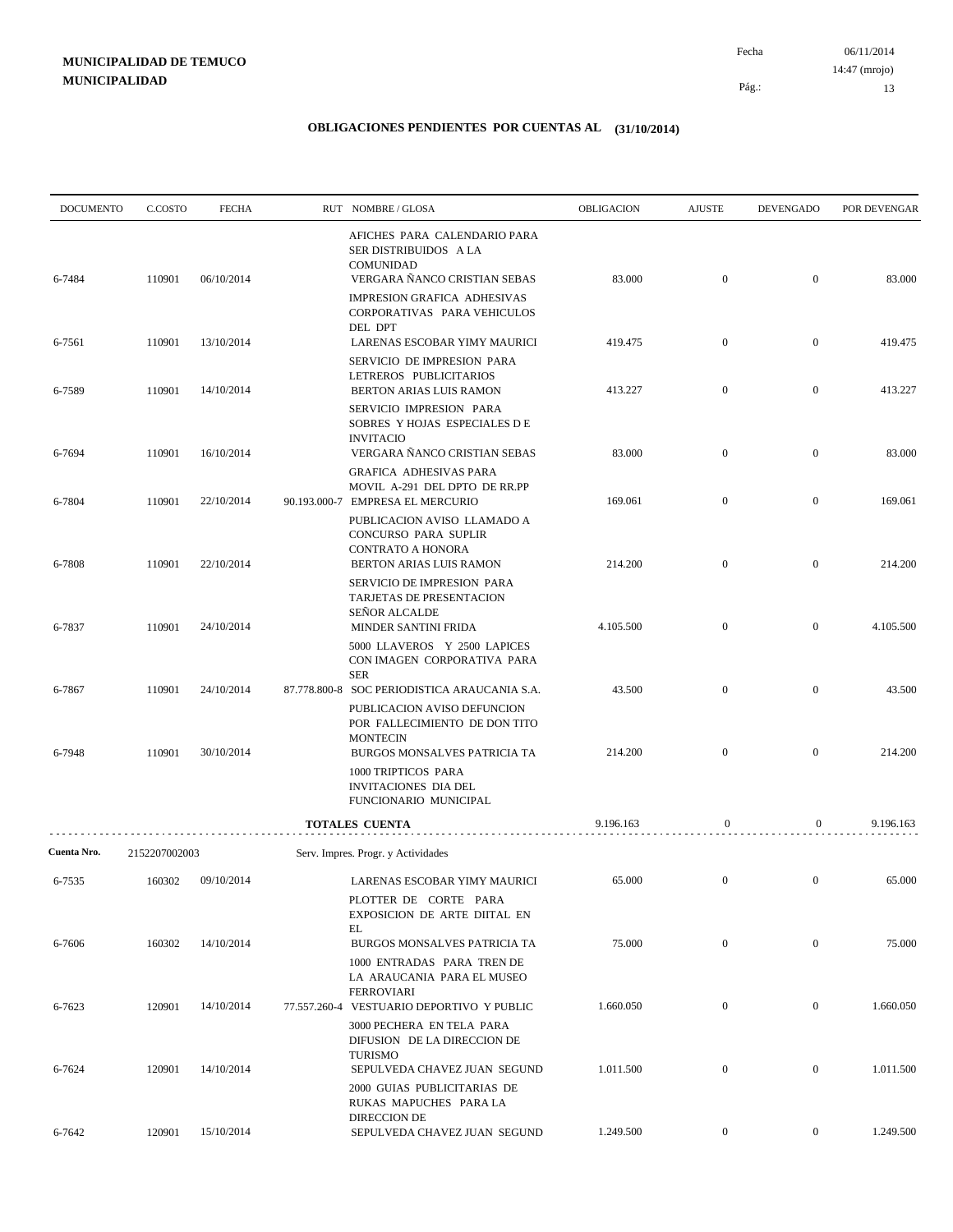06/11/2014 14 Pág.: Fecha 14:47 (mrojo)

| <b>DOCUMENTO</b> | C.COSTO       | <b>FECHA</b> |                   | RUT NOMBRE/GLOSA                                                                                                                          | OBLIGACION | <b>AJUSTE</b>    | <b>DEVENGADO</b> | POR DEVENGAR |
|------------------|---------------|--------------|-------------------|-------------------------------------------------------------------------------------------------------------------------------------------|------------|------------------|------------------|--------------|
| 6-7675           | 120901        | 16/10/2014   |                   | 2000 GUIA PUBLICITARIAS DE<br>SERVICIOS DE INFORMACION<br><b>TURISTICA</b><br>SEPULVEDA CHAVEZ JUAN SEGUND                                | 856.800    | $\mathbf{0}$     | $\mathbf{0}$     | 856.800      |
| 6-7748           | 160401        | 20/10/2014   |                   | 10000 PLANOS DE LA CIUDAD DE<br>TEMUCO CON INFORMACION DE<br><b>CALLES</b><br>GONZALEZ ALVAREZ MAURICIO AB                                | 110.000    | $\mathbf{0}$     | $\mathbf{0}$     | 110.000      |
|                  |               |              |                   | 200 CATALOGOS PARA<br><b>EXPOSICION EN GALERIA</b><br>MUNICIPAL DE ARTE EXP                                                               |            |                  |                  |              |
| 6-7750           | 160401        | 20/10/2014   |                   | MANRIQUEZ UTZ MARIA DEL PILAR<br>IMPRESION DE UN PENDON PARA<br>EXPOSICION FRANCISCO BADILLA                                              | 17.850     | $\mathbf{0}$     | $\mathbf{0}$     | 17.850       |
| 6-7788           | 140202        | 22/10/2014   |                   | <b>Y OTRO</b><br>LARENAS ESCOBAR YIMY MAURICI                                                                                             | 119.000    | $\mathbf{0}$     | $\mathbf{0}$     | 119.000      |
| 6-7806           | 160302        | 22/10/2014   |                   | SERVICIO DE IMPRESION<br>GIGANTOGRAFIA DIFUSION<br>OPERATIVOS SOCIAL<br>99.512.610-9 ANDERSEN PUBLICIDAD S.A.<br>TELA PVC PARA EXPOSICION | 405.181    | $\mathbf{0}$     | $\mathbf{0}$     | 405.181      |
| 6-7871           | 160302        | 27/10/2014   |                   | PABLO NERUDA HIJO DE LA<br>ARAUCANIA EN EL<br>BURGOS MONSALVES PATRICIA TA                                                                | 84.000     | $\mathbf{0}$     | $\mathbf{0}$     | 84.000       |
| 6-7890           | 121001        | 27/10/2014   |                   | 200 DIPTICOS PARA EXPOSICION<br>PABLO NERUDA HIJO DE LA<br><b>ARAUCANI</b><br>BURGOS MONSALVES PATRICIA TA                                | 143.990    | $\mathbf{0}$     | $\bf{0}$         | 143.990      |
|                  |               |              |                   | CARPETAS PARA SEMINARIOS<br>PARA CONSTRUYENDO NUEVOS<br>PARADIGMAS DE                                                                     |            |                  |                  |              |
|                  |               |              |                   | <b>TOTALES CUENTA</b>                                                                                                                     | 5.797.871  | $\boldsymbol{0}$ | $\boldsymbol{0}$ | 5.797.871    |
| Cuenta Nro.      | 2152207003    |              |                   | Servicios de Encuadernación y Empaste                                                                                                     |            |                  |                  |              |
| 6-7699           | 110201        | 16/10/2014   |                   | MARTINEZ FAUNDEZ ANTONIETA<br>318 TOMOS DE EMPASTES PARA                                                                                  | 1.210.944  | $\mathbf{0}$     | $\mathbf{0}$     | 1.210.944    |
| 6-7822           | 140301        | 23/10/2014   |                   | BODEGA OFICINA DE PARTES<br>MARTINEZ FAUNDEZ ANTONIETA                                                                                    | 125.664    | $\mathbf{0}$     | $\mathbf{0}$     | 125.664      |
|                  |               |              |                   | 33 EMPASTES TAMAÑO OFICIO<br>PARA LA UNIDAD DE BENEFICIO<br><b>SOCIALES</b>                                                               |            |                  |                  |              |
|                  |               |              |                   | <b>TOTALES CUENTA</b>                                                                                                                     | 1.336.608  | $\boldsymbol{0}$ | $\mathbf{0}$     | 1.336.608    |
| Cuenta Nro.      | 2152208006    |              |                   | Servicios de Mantención de Señalizaciones de Tránsito                                                                                     |            |                  |                  |              |
| 6-7563           | 120202        | 13/10/2014   |                   | HERMOSILLA HOTT JORGE IVAN                                                                                                                | 176.112    | $\mathbf{0}$     | 43.986           | 132.126      |
|                  |               |              |                   | INCORPORESE AL CONTRATO DE<br>MANTENCION Y CONSERVACION<br>DE SEÑALES VIALES                                                              |            |                  |                  |              |
|                  |               |              |                   | <b>TOTALES CUENTA</b>                                                                                                                     | 176.112    | $\boldsymbol{0}$ | 43.986           | 132.126      |
| Cuenta Nro.      | 2152208007001 |              | Pasajes Cometidos |                                                                                                                                           |            |                  |                  |              |
| 6-7393           | 110101        | 02/10/2014   |                   | 89.862.200-2 LATAM AIRLINES GROUP S.A.<br>PASAJES AEREOS PARA DON<br>ROLANDO SAAVEDRA PARA ASITIR<br><b>A REUNIONES</b>                   | 239.508    | 21.000           | $\mathbf{0}$     | 260.508      |
| 6-7386           | 110101        | 02/10/2014   |                   | 89.862.200-2 LATAM AIRLINES GROUP S.A.                                                                                                    | 479.016    | $\mathbf{0}$     | $\mathbf{0}$     | 479.016      |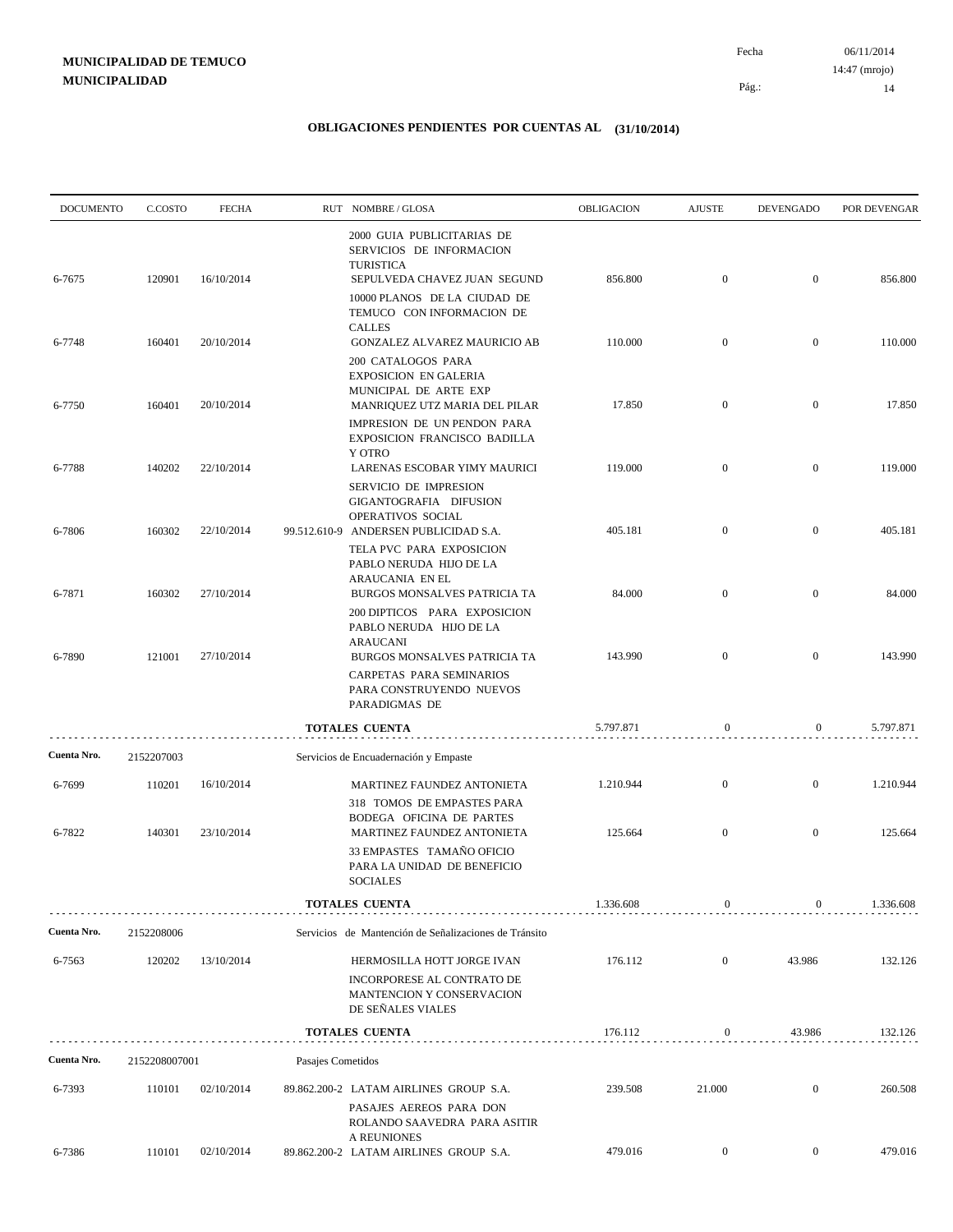06/11/2014 15 Pág.: Fecha 14:47 (mrojo)

| <b>DOCUMENTO</b> | C.COSTO       | <b>FECHA</b> |                      | RUT NOMBRE/GLOSA                                                                                                                                                                       | OBLIGACION | <b>AJUSTE</b>    | <b>DEVENGADO</b> | POR DEVENGAR |
|------------------|---------------|--------------|----------------------|----------------------------------------------------------------------------------------------------------------------------------------------------------------------------------------|------------|------------------|------------------|--------------|
| 6-7540           | 110101        | 09/10/2014   |                      | PASAJES AEREOS PARA EL SR<br>ALCALDE PARA<br>TEMUCO-SANTIAGO-TEMUCO<br>BECKER ALVEAR MIGUEL ANGEL<br>VIATICO POR COMETIDO<br>FUNCIONARIO A LA CIUDAD DE                                | 400.000    | $\mathbf{0}$     | $\mathbf{0}$     | 400.000      |
| 6-7541           | 110101        | 09/10/2014   |                      | RANCAGUA Y SAN<br>GUERRA SOTO MARCELO ADOLFO                                                                                                                                           | 70.000     | $\mathbf{0}$     | $\mathbf{0}$     | 70.000       |
| 6-7543           | 110101        | 09/10/2014   |                      | VIATICO POR COMETIDO<br>FUNCIONARIO A LA CIUDAD DE<br>RANCAGUA Y SAN<br>FERRADA VASQUEZ HENRY PATRI<br>VIATICO POR COMETIDO PARA<br>ASISITIR A UNA REUNION DE                          | 200.000    | $\mathbf{0}$     | $\mathbf{0}$     | 200.000      |
| 6-7555           | 110101        | 10/10/2014   |                      | <b>TRABAJO EN</b><br>89.862.200-2 LATAM AIRLINES GROUP S.A.                                                                                                                            | 438.382    | $\mathbf{0}$     | $\mathbf{0}$     | 438.382      |
| 6-7703           | 110101        | 16/10/2014   |                      | PASAJES AEREOS TRAMO<br>TEMUCO-SANTIAGO-TEMUCO<br>PARA PATRICIO CARTES<br>89.862.200-2 LATAM AIRLINES GROUP S.A.<br>DIFERENCIA O/C 7555 DEL                                            | 191.000    | $\mathbf{0}$     | $\mathbf{0}$     | 191.000      |
| 6-7710           | 110101        | 16/10/2014   |                      | 10/05/2014<br>89.862.200-2 LATAM AIRLINES GROUP S.A.                                                                                                                                   | 321.536    | $\mathbf{0}$     | $\boldsymbol{0}$ | 321.536      |
| 6-7712           | 110101        | 16/10/2014   |                      | PASAJES AEREOS PARA EL SR<br>PATRICIO MARQUEZ TRAMO<br>TEMUCO-SANTIAG<br>83.277.100-7 TURISMO ESQUERRE LTDA<br>PASAJES AEREOS PARA EL SR<br>ALCALDE MIGUEL BECKER,<br>LORETO GAETE, SC | 2.604.651  | $\mathbf{0}$     | $\mathbf{0}$     | 2.604.651    |
|                  |               |              |                      | <b>TOTALES CUENTA</b>                                                                                                                                                                  | 4.944.093  | 21.000           | $\boldsymbol{0}$ | 4.965.093    |
| Cuenta Nro.      | 2152208007002 |              | Pasajes Capacitación |                                                                                                                                                                                        |            |                  |                  |              |
| 6-7466           | 110302        | 06/10/2014   |                      | FUENTES BARRA GUSTAVO MAURIC<br>VIATICO PARA ASISITIR A FERIA<br>DEL LIBRO 2014 LOS DIAS 25 AL                                                                                         | 500.000    | $\boldsymbol{0}$ | $\mathbf{0}$     | 500.000      |
| 6-7549           | 110302        | 10/10/2014   |                      | DROGHETTI WILLSON LAURA VALE<br>FONDOS A DISPOSICION POR<br>CAPACITACION DE LAS                                                                                                        | 300.000    | $\mathbf{0}$     | $\mathbf{0}$     | 300.000      |
| 6-7572           | 110302        | 13/10/2014   |                      | FUNCIONARIAS JIMENA<br>RIFFO ALONSO MONICA 0RIETTA<br>ASIGNACION Y FONDOS A<br>DISPOSICION POR ASISTENCIA A                                                                            | 100.000    | $\mathbf{0}$     | $\boldsymbol{0}$ | 100.000      |
| 6-7616           | 110303        | 14/10/2014   |                      | PG.DE CAPACITACION<br>MARTINEZ GAJARDO ROBERTO CA<br><b>ASIGNACION, PASAJES E</b>                                                                                                      | 400.000    | $\boldsymbol{0}$ | $\overline{0}$   | 400.000      |
| 6-7707           | 110302        | 16/10/2014   |                      | <b>INSCRIPCION POR ASISTENCIA A</b><br>PROGRAMA DE CAPAC<br>69.190.700-7 MUNICIPALIDAD DE TEMUCO                                                                                       | 321.536    | $\boldsymbol{0}$ | $\mathbf{0}$     | 321.536      |
| 6-7721           | 110302        | 16/10/2014   |                      | PASAJES AEREOS PARA EL SR<br>GUIDO SAGREDO QUIENES<br>ASISTIRAN A C<br>SAGREDO LEIVA GUIDO ALEJANDR                                                                                    | 100.000    | $\boldsymbol{0}$ | $\mathbf{0}$     | 100.000      |
| 6-7717           | 110302        | 16/10/2014   |                      | ASIGNACION, FONDOS A<br>DISPOSICION POR ASISTENCIA A<br>JORNADA DE CAPACITAC<br>RIFFO ALONSO MONICA 0RIETTA                                                                            | 1.300.000  | $\boldsymbol{0}$ | $\overline{0}$   | 1.300.000    |
|                  |               |              |                      |                                                                                                                                                                                        |            |                  |                  |              |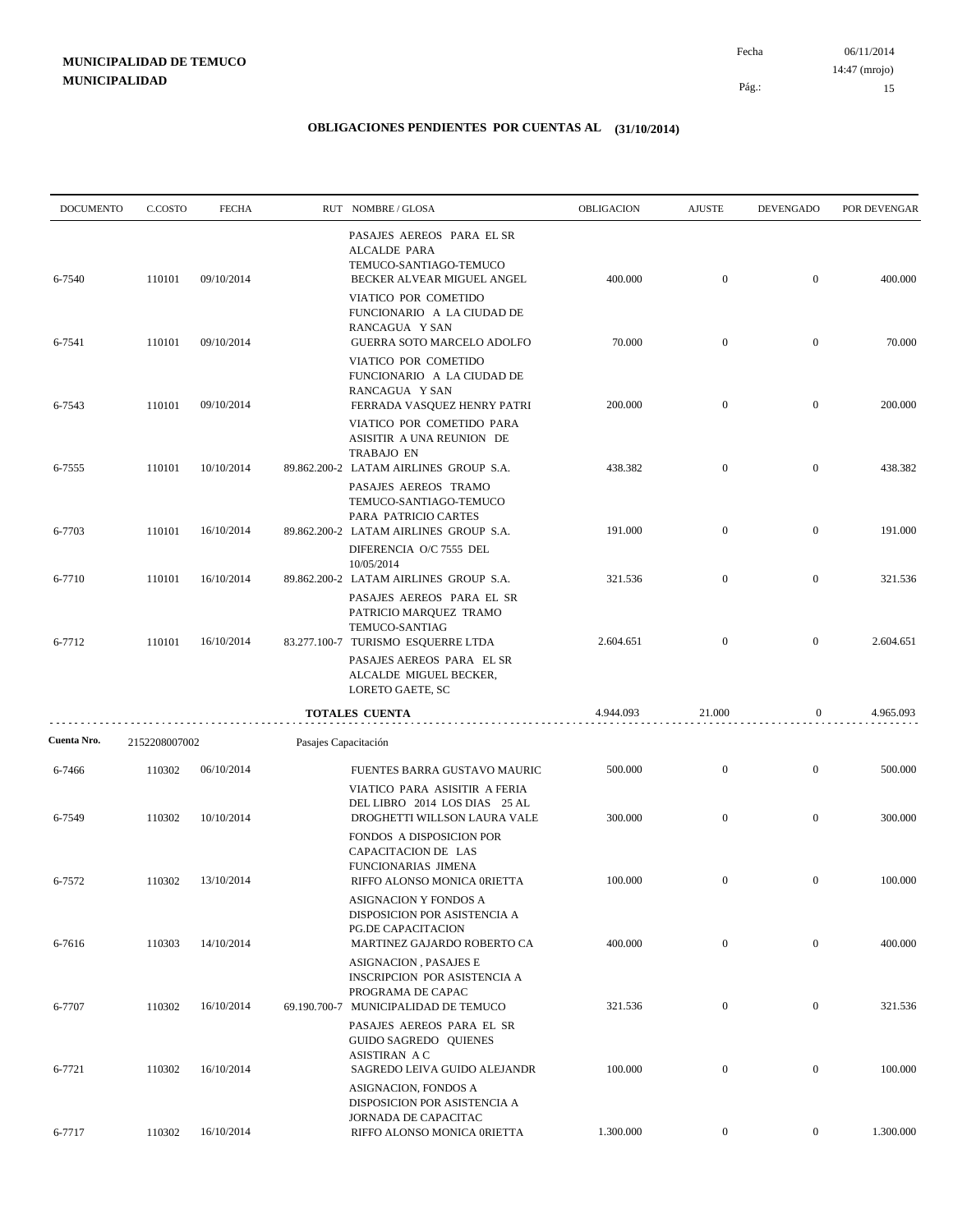| <b>DOCUMENTO</b> | C.COSTO            | <b>FECHA</b> | RUT NOMBRE/GLOSA                                                                                                                     | OBLIGACION | <b>AJUSTE</b>    | <b>DEVENGADO</b> | POR DEVENGAR |
|------------------|--------------------|--------------|--------------------------------------------------------------------------------------------------------------------------------------|------------|------------------|------------------|--------------|
| 6-7720           | 110302             | 16/10/2014   | ASIGNACION Y FONDOS A<br>DISPOSICION POR ASISTENCIA A<br><b>CURSO DE CAPACITACI</b><br>VENEGAS POBLETE RADY CECILIA                  | 100.000    | $\mathbf{0}$     | $\mathbf{0}$     | 100.000      |
|                  |                    |              | ASIGNACION, FONDOS A<br>DISPOSICION POR ASISTENCIA A<br>JORNADA DE CAPACITAC                                                         |            |                  |                  |              |
| 6-7723           | 110302             | 16/10/2014   | PAREDES SANDOVAL ROBERTO RI<br>ASIGNACION Y FONDOS A<br>DISPOSICION POR ASISTENCIA A                                                 | 30.000     | $\mathbf{0}$     | $\boldsymbol{0}$ | 30.000       |
| 6-7757           | 110302             | 20/10/2014   | P.G. DE CAPACITACI<br>BECKER ALVEAR MIGUEL ANGEL<br>FONDOS A DISPOSICION POR<br>ASISTENCIA A PROGRAMA DE<br>CAPACITACION PARA AL     | 100.000    | $\mathbf{0}$     | $\overline{0}$   | 100.000      |
| 6-7839           | 110302             | 24/10/2014   | FULLER FERNANDEZ VIVIANA MARI<br>VIATICO FONDOS A DISPOSICION<br>POR CAPACITACION EN                                                 | 950.000    | $\mathbf{0}$     | $\overline{0}$   | 950.000      |
| 6-7891           | 110302             | 28/10/2014   | <b>SEMINARIO CLAD</b><br>COLOMA CALDERON LEONARDO M<br>VIATICO POR CAPACITACION EN<br>LA CIUDAD DE SANTIAGO LOS DIAS                 | 180.000    | $\mathbf{0}$     | $\overline{0}$   | 180.000      |
|                  |                    |              | 24 DE<br><b>TOTALES CUENTA</b>                                                                                                       | 4.381.536  | $\boldsymbol{0}$ | $\overline{0}$   | 4.381.536    |
| Cuenta Nro.      | .<br>2152208007003 |              | Movilización, Traslados y Otros                                                                                                      |            |                  |                  |              |
| 6-7387           | 110201             | 02/10/2014   | BECKER WEISSER OSCAR WILIBAL                                                                                                         | 40.000     | $\mathbf{0}$     | $\boldsymbol{0}$ | 40.000       |
| 6-7385           | 110201             | 02/10/2014   | VIATICO Y FONDOS A DISPOSICION<br>POR COMETIDO FUNCIONARIO A LA<br><b>CIUDAD DE</b><br>SAAVEDRA REBOLLEDO ROLANDO P                  | 100.000    | $\overline{0}$   | $\overline{0}$   | 100.000      |
|                  |                    |              | VIATICO Y FONDOS A DISPOSICION<br>POR COMETIDO FUNCIONARIO A LA<br><b>CIUDAD DE</b>                                                  |            |                  |                  |              |
| 6-7638           | 110201             | 15/10/2014   | GAETE RENGIFO LORETO DEL CARM<br>VIATICO EXTERIOR Y FONDOS A<br>DISPOSICION POR COMETIDO<br><b>FUNCIONARIO A LA</b>                  | 150.000    | $\mathbf{0}$     | $\mathbf{0}$     | 150.000      |
| 6-7681           | 110201             | 16/10/2014   | BECKER ALVEAR MIGUEL ANGEL<br>VIATICO EXTERIOR Y FONDOS A<br>DISPOSICION POR COMETIDO                                                | 300.000    | $\mathbf{0}$     | $\mathbf{0}$     | 300.000      |
| 6-7726           | 110201             | 20/10/2014   | FUNCIONARIO A LA<br>MARQUEZ JAQUE PATRICIO ANDRE<br>VIATICO Y FONDOS A DISPOSICION<br>POR COMETIDO FUNCIONARIO A                     | 150.000    | $\mathbf{0}$     | $\boldsymbol{0}$ | 150.000      |
| 6-7907           | 110201             | 28/10/2014   | <b>LAS CIUDADES</b><br>FERNANDEZ MEDINA GLADYS<br>VIATICO Y FONDOS A DISPOSICION<br>POR COMETIDO FUNCIONARIO"<br><b>COORDINAR PR</b> | 170.000    | $\boldsymbol{0}$ | $\boldsymbol{0}$ | 170.000      |
|                  |                    |              | <b>TOTALES CUENTA</b>                                                                                                                | 910.000    | $\boldsymbol{0}$ | 0                | 910.000      |
| Cuenta Nro.      | 2152208011003      |              | Eventos Actividades Municipales                                                                                                      |            |                  |                  |              |
| 6-7551           | 130501             | 10/10/2014   | 76.327.613-9 SERGIO ANDRES CAMPOS CANSIN<br>TRATO DIRECTO PARA<br>CONTRATACION BANDA MUSICAL<br>LOS CAMIROAGAS PAR                   | 1.300.000  | $\mathbf{0}$     | $\overline{0}$   | 1.300.000    |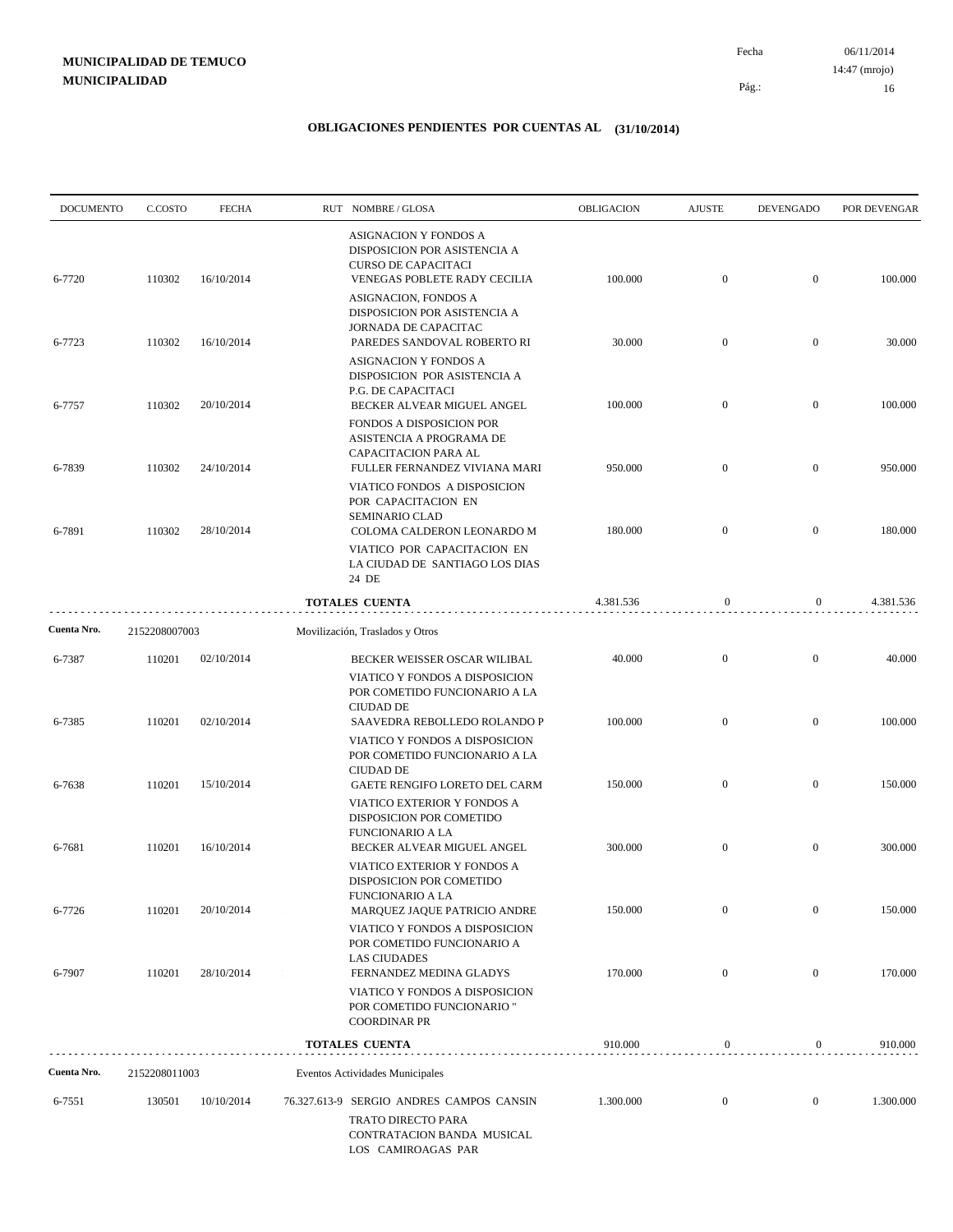| <b>DOCUMENTO</b> | C.COSTO       | <b>FECHA</b> | RUT NOMBRE/GLOSA                                                                                                             | OBLIGACION | <b>AJUSTE</b>    | <b>DEVENGADO</b> | POR DEVENGAR |
|------------------|---------------|--------------|------------------------------------------------------------------------------------------------------------------------------|------------|------------------|------------------|--------------|
| 6-7574           | 130401        | 13/10/2014   | 96.841.280-9 SERVICIOS HOTELEROS Y TURISTIC<br>ADQUIERASE POR CONVENIO                                                       | 20.286.202 | $\mathbf{0}$     | $\mathbf{0}$     | 20.286.202   |
|                  |               |              | MARCO SERVICIO DE ARRIENDO DE<br><b>SALON Y CENA PAR</b>                                                                     |            |                  |                  |              |
|                  |               |              | <b>TOTALES CUENTA</b>                                                                                                        | 21.586.202 | $\mathbf{0}$     | $\boldsymbol{0}$ | 21.586.202   |
| Cuenta Nro.      | 2152208011004 |              | Eventos Programas Sociales                                                                                                   |            |                  |                  |              |
| 6-7704           | 140602        | 16/10/2014   | 76.291.467-0 DISEÑO Y PRODUCCION DE EVENT<br>SERVICIO DE PRODUCCION DE<br>EVENTOS PARA ANIVERSARIOS<br>DE GUARDERIA          | 424.310    | $\boldsymbol{0}$ | $\mathbf{0}$     | 424.310      |
| 6-7680           | 141201        | 16/10/2014   | 96.841.280-9 SERVICIOS HOTELEROS Y TURISTIC<br>SERVICIO DE PRODUCCION DE<br>EVENTOS PARA GALA DE COROS<br><b>ADULTO MAYO</b> | 1.166.790  | $\boldsymbol{0}$ | $\mathbf{0}$     | 1.166.790    |
| 6-7887           | 141301        | 27/10/2014   | 78.061.230-4 AITUE SOCIEDAD HOTELERA LTDA.<br>SERVICIO DE PRODUCCION DE<br>EVENTO PARA ENCUENTRO<br>COMUNAL PG MUJER T       | 1.132.324  | $\mathbf{0}$     | $\mathbf{0}$     | 1.132.324    |
| 6-7957           | 141201        | 30/10/2014   | 96.841.280-9 SERVICIOS HOTELEROS Y TURISTIC<br>SERVICIO DE AMPLIFICACION<br>PARA ACTIVIDAD GALA ADULTO<br><b>MAYOR</b>       | 104.690    | $\boldsymbol{0}$ | $\mathbf{0}$     | 104.690      |
|                  |               |              | <b>TOTALES CUENTA</b>                                                                                                        | 2.828.114  | $\mathbf{0}$     | $\overline{0}$   | 2.828.114    |
| Cuenta Nro.      | 2152208011005 |              | Eventos Programas Recreacionales                                                                                             |            |                  |                  |              |
| 6-7685           | 150106        | 16/10/2014   | SANDOVAL RIVERA LUIS ALBERTO<br>SERVICIO DE PRODUCCION PARA<br>JUEGOS DEPORTIVOS PARA<br>JOVENES UN                          | 3.693.582  | $\boldsymbol{0}$ | $\boldsymbol{0}$ | 3.693.582    |
|                  |               |              | TOTALES CUENTA                                                                                                               | 3.693.582  | $\mathbf{0}$     | $\boldsymbol{0}$ | 3.693.582    |
| Cuenta Nro.      | 2152208999009 |              | Otros Servicios Generales                                                                                                    |            |                  |                  |              |
| 6-7363           | 110301        | 01/10/2014   | 76.034.819-8 SOC.COMERCIAL GASTRONOMICA C<br>SERVICIO DE COLACION PARA<br>JORNADA DE CAPACITACION DIA<br>JUEVES 02           | 420.000    | $\boldsymbol{0}$ | $\boldsymbol{0}$ | 420.000      |
| 6-7419           | 110301        | 03/10/2014   | MONSALVEZ MONSALVE LILIAN J<br>SERVICIO DE COFFE PARA<br>JORNADA DE CAPACITACION<br><b>ENCARGADOS DE T</b>                   | 35.700     | $\overline{0}$   | $\boldsymbol{0}$ | 35.700       |
| 6-7450           | 141601        | 06/10/2014   | MONSALVEZ MONSALVE LILIAN J<br>SERVICIO DE BANQUETERIA PARA<br>50 DIRIGENTES DE COMUNIDADES                                  | 89.250     | $\boldsymbol{0}$ | $\boldsymbol{0}$ | 89.250       |
| 6-7546           | 160302        | 09/10/2014   | <b>INDIGE</b><br>ALMAZAN BARRIENTOS PAULA AL<br>SERVICIO DE COCTEL PARA                                                      | 298.000    | $\boldsymbol{0}$ | $\boldsymbol{0}$ | 298.000      |
| 6-7609           | 160302        | 14/10/2014   | <b>EXPOSICION MATICES EN EL</b><br><b>MUSEO FERROVI</b><br>78.905.750-8 COMERCIAL Y SERVICIOS AM TCO                         | 71.400     | $\boldsymbol{0}$ | $\boldsymbol{0}$ | 71.400       |
|                  |               |              | SERVICIO SANITIZACION PARA<br>BAÑOS DEL COCHES DEL TREN DE<br><b>LA ARAU</b>                                                 |            |                  |                  |              |
| 6-7622           | 140701        | 14/10/2014   | TREUPIL CAYUMIL ALBA                                                                                                         | 405.000    | $\boldsymbol{0}$ | $\boldsymbol{0}$ | 405.000      |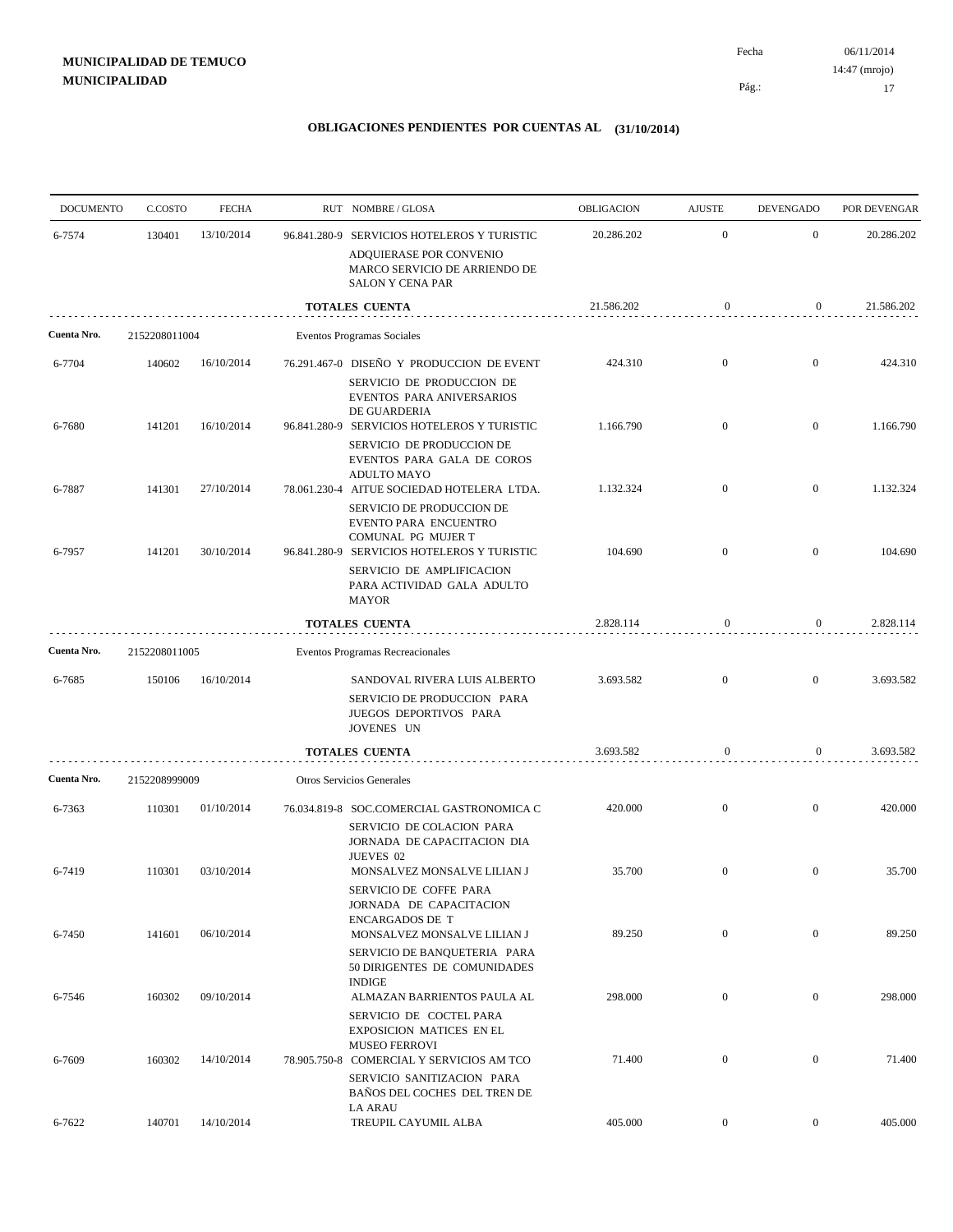06/11/2014 18 Pág.: Fecha 14:47 (mrojo)

| <b>DOCUMENTO</b> | C.COSTO       | <b>FECHA</b> |                 | RUT NOMBRE/GLOSA                                                                                                                | OBLIGACION | <b>AJUSTE</b>    | <b>DEVENGADO</b> | POR DEVENGAR |
|------------------|---------------|--------------|-----------------|---------------------------------------------------------------------------------------------------------------------------------|------------|------------------|------------------|--------------|
| 6-7637           | 160302        | 15/10/2014   |                 | SERVICIO DE BANQUETERIA PARA<br>REUNION DE TRABAJO CON<br><b>DIFERENTES</b><br>ALMAZAN BARRIENTOS PAULA AL                      | 400.000    | $\mathbf{0}$     | $\mathbf{0}$     | 400.000      |
|                  |               |              |                 | SERVICIO DE COCTEL PARA<br>EXPOSICION PABLO NERUDA HIJO<br>DE LA ARAUCA                                                         | 178.500    | $\mathbf{0}$     | $\mathbf{0}$     | 178.500      |
| 6-7646           | 121001        | 15/10/2014   |                 | MONSALVEZ MONSALVE LILIAN J<br>SERVICIO COFFE BREACK PARA<br>CAPACITACION PLAN<br><b>ESTRATEGICO SEGURI</b>                     |            |                  |                  |              |
| 6-7651           | 110301        | 15/10/2014   |                 | MONSALVEZ MONSALVE LILIAN J<br>SERVICIO D E COFFE PARA<br>JORNADA DE CAPACITACION                                               | 123.760    | $\mathbf{0}$     | $\mathbf{0}$     | 123.760      |
| 6-7830           | 160401        | 23/10/2014   |                 | PARA PROCESO D<br>SANHUEZA MANRIQUEZ ELIANA DE<br>SERVICIO ATENCION DE COCTEL                                                   | 120.000    | $\mathbf{0}$     | $\mathbf{0}$     | 120.000      |
| 6-7866           | 110301        | 24/10/2014   |                 | PARA 50 PERSONAS<br><b>INAUGURACION EXP</b><br>MONSALVEZ MONSALVE LILIAN J                                                      | 178.500    | $\mathbf{0}$     | $\mathbf{0}$     | 178.500      |
| 6-7880           | 160101        | 27/10/2014   |                 | SERVICIO D E COFFE PARA<br>JORNADA DE CAPACITACION<br><b>CHILECOMPRA</b><br>PEREZ VASQUEZ AURELIA GUADALU                       | 80.000     | $\mathbf{0}$     | $\mathbf{0}$     | 80.000       |
|                  |               |              |                 | SERVICIO DE DESRATIZACION Y<br>SANITIZACION PARA RECINTO<br><b>DEL TEATRO</b>                                                   |            |                  |                  |              |
| 6-7911           | 110201        | 28/10/2014   |                 | 77.335.440-5 RATACOM CONTROL DE PLAGAS L<br>SERVICIO DE FUMIGACION<br>DESRATIZACION Y SANITIZACION                              | 124.950    | $\mathbf{0}$     | $\mathbf{0}$     | 124.950      |
| 6-7923           | 110201        | 28/10/2014   |                 | <b>PARA OFICIN</b><br>77.224.100-3 SISTEMA CONTRA INCENDIOS SUPE<br>SERVICIO TECNICO EXTINTOR<br>ABC Y BC PARA EL EDIFICIO PRAT | 83.300     | $\mathbf{0}$     | $\mathbf{0}$     | 83.300       |
| 6-7946           | 110301        | 29/10/2014   |                 | 650<br>MONSALVEZ MONSALVE LILIAN J<br>SERVICIO DE COFFE PARA<br>JORNADA DE CAPACITACION<br><b>PARA JUZGADOS DE</b>              | 85.680     | $\mathbf{0}$     | $\mathbf{0}$     | 85.680       |
|                  |               |              |                 | <b>TOTALES CUENTA</b>                                                                                                           | 2.694.040  | $\boldsymbol{0}$ | $\overline{0}$   | 2.694.040    |
| Cuenta Nro.      | 2152209002002 |              |                 | Arriendo Edif. Programas y Actividades                                                                                          |            |                  |                  |              |
| 6-7792           | 141201        | 22/10/2014   |                 | TELECHEA KRAUSE JAIME MARCEL<br>REFRENDACION DE JULIO A<br>DICIEMBRE 2014 ARRIENDO<br><b>INMUEBLE VARAS 490-486</b>             | 9.000.000  | $\mathbf{0}$     | 1.475.575        | 7.524.425    |
|                  |               |              |                 | <b>TOTALES CUENTA</b>                                                                                                           | 9.000.000  | $\boldsymbol{0}$ | 1.475.575        | 7.524.425    |
| Cuenta Nro.      | 2152209006    |              |                 | Arriendo de Equipos Informáticos                                                                                                |            |                  |                  |              |
| 6-7360           | 110402        | 01/10/2014   |                 | 96.523.180-3 OPCIONES S.A.<br>ARRIENDO DE EQUIPOS<br>COMPUTACIONALES PARA LA<br>MUNICIPALIDAD DE TEM                            | 10.884.216 | $\boldsymbol{0}$ | $\mathbf{0}$     | 10.884.216   |
|                  |               |              |                 | <b>TOTALES CUENTA</b>                                                                                                           | 10.884.216 | $\boldsymbol{0}$ | 0                | 10.884.216   |
| Cuenta Nro.      | 2152209999009 |              | Otros Arriendos |                                                                                                                                 |            |                  |                  |              |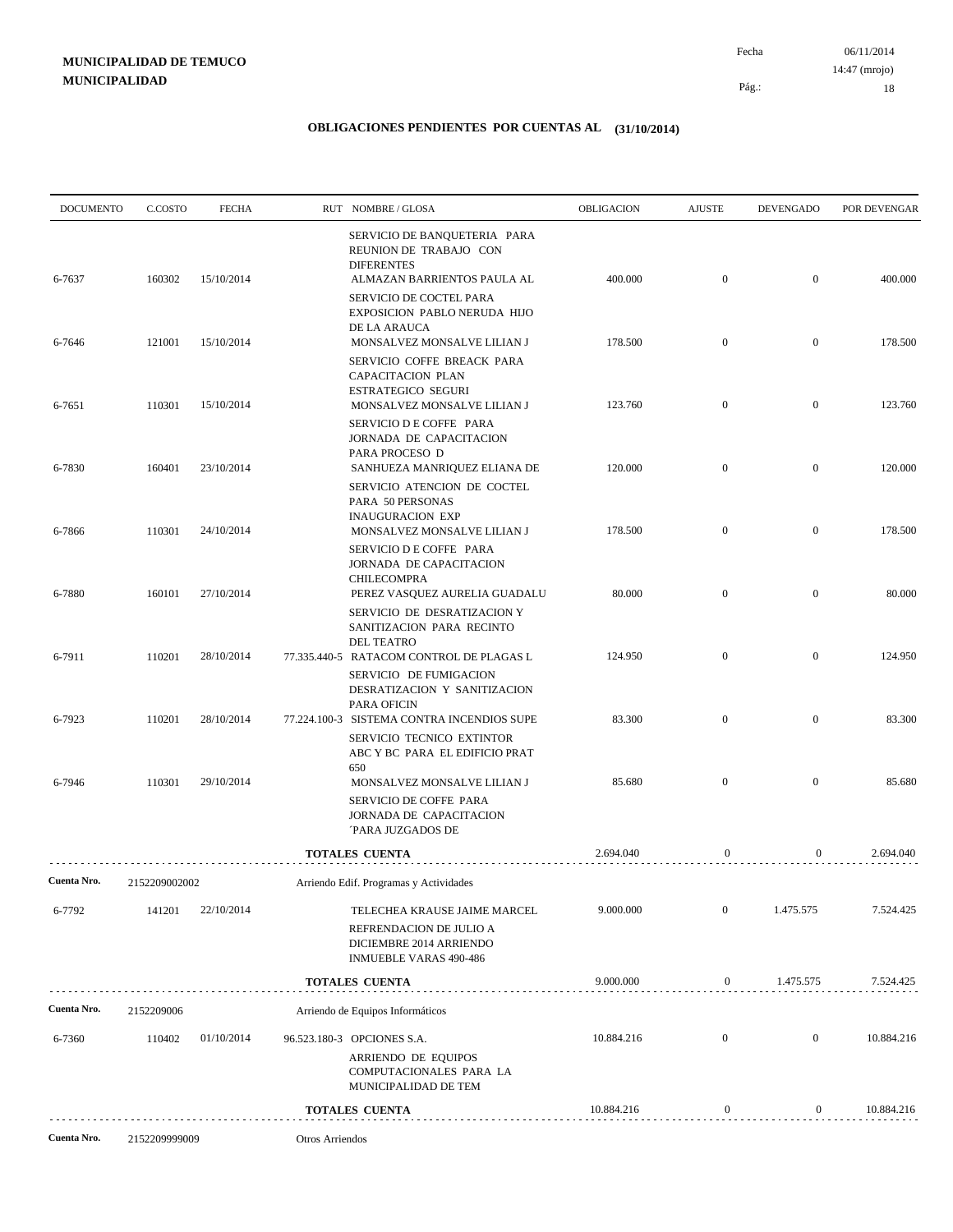06/11/2014 19 Pág.: Fecha 14:47 (mrojo)

| <b>DOCUMENTO</b> | C.COSTO       | <b>FECHA</b> | RUT NOMBRE/GLOSA                                                                                                                              | OBLIGACION | <b>AJUSTE</b>    | <b>DEVENGADO</b> | POR DEVENGAR |
|------------------|---------------|--------------|-----------------------------------------------------------------------------------------------------------------------------------------------|------------|------------------|------------------|--------------|
| 6-7487           | 121305        | 06/10/2014   | <b>MARTINEZ SALAS ELIAS JORGE</b><br>ARRIENDO DE BAÑOS QUIMICO                                                                                | 968.452    | $\mathbf{0}$     | $\mathbf{0}$     | 968.452      |
| 6-7708           | 130501        | 16/10/2014   | PARA FERIA ITINERANTE<br>77.888.040-7 TITAN CARPAS Y EVENTOS LIMITAD<br>ARRIENDO DE CARPA PARA<br>EVENTO A REALIZARSE EN EL<br>PARQUE ESTADIO | 400.000    | $\mathbf{0}$     | $\mathbf{0}$     | 400.000      |
|                  |               |              | <b>TOTALES CUENTA</b>                                                                                                                         | 1.368.452  | $\boldsymbol{0}$ | $\boldsymbol{0}$ | 1.368.452    |
| Cuenta Nro.      | 2152210002001 |              | Seguros Inmuebles y Otros                                                                                                                     |            |                  |                  |              |
| 6-7641           | 110702        | 15/10/2014   | 77.214.540-3 JUAN CARLOS WIENECKE Y CIA LIM                                                                                                   | 300.000    | $\overline{0}$   | $\mathbf{0}$     | 300.000      |
|                  |               |              | SEGURO DE ACCIDENTE PARA<br>280 PASAJEROS D EL TREN DE LA<br><b>ARAUCANI</b>                                                                  |            |                  |                  |              |
|                  |               |              | <b>TOTALES CUENTA</b>                                                                                                                         | 300.000    | $\boldsymbol{0}$ | $\boldsymbol{0}$ | 300.000      |
| Cuenta Nro.      | 2152211002    |              | Cursos de Capacitación                                                                                                                        |            |                  |                  |              |
| 6-7359           | 110301        | 01/10/2014   | 71.500.500-K UNIVERSIDAD MAYOR<br>ADJUDICACION OFERTA PROP. PUB<br>132-2014 CURSO DE<br>CPAPACITACION                                         | 15.196.000 | $\mathbf{0}$     | $\mathbf{0}$     | 15.196.000   |
| 6-7466           | 110302        | 06/10/2014   | FUENTES BARRA GUSTAVO MAURIC<br>VIATICO PARA ASISITIR A FERIA                                                                                 | 120.000    | $\mathbf{0}$     | $\mathbf{0}$     | 120.000      |
| 6-7549           | 110302        | 10/10/2014   | DEL LIBRO 2014 LOS DIAS 25 AL<br>DROGHETTI WILLSON LAURA VALE                                                                                 | 729.000    | $\overline{0}$   | $\overline{0}$   | 729.000      |
| 6-7612           | 141302        | 14/10/2014   | FONDOS A DISPOSICION POR<br>CAPACITACION DE LAS<br>FUNCIONARIAS JIMENA<br>AVILES PACHECO CAROLINA ANDRE                                       | 3.450.000  | $\mathbf{0}$     | $\mathbf{0}$     | 3.450.000    |
| 6-7616           | 110303        | 14/10/2014   | CURSO CORTE Y CONFECCION<br>BASICO PARA 14 USUARIAS DEL<br>PG MICR<br>MARTINEZ GAJARDO ROBERTO CA                                             | 800.000    | $\overline{0}$   | $\mathbf{0}$     | 800.000      |
| 6-7721           | 110302        | 16/10/2014   | <b>ASIGNACION, PASAJES E</b><br>INSCRIPCION POR ASISTENCIA A<br>PROGRAMA DE CAPAC<br>SAGREDO LEIVA GUIDO ALEJANDR                             | 165.000    | $\mathbf{0}$     | $\mathbf{0}$     | 165.000      |
| 6-7720           | 110302        | 16/10/2014   | ASIGNACION, FONDOS A<br>DISPOSICION POR ASISTENCIA A<br><b>JORNADA DE CAPACITAC</b><br>VENEGAS POBLETE RADY CECILIA                           | 165.000    | $\mathbf{0}$     | $\overline{0}$   | 165.000      |
| 6-7768           | 110301        | 21/10/2014   | ASIGNACION, FONDOS A<br>DISPOSICION POR ASISTENCIA A<br>JORNADA DE CAPACITAC<br>RIFFO ALONSO MONICA 0RIETTA                                   | 600.000    | $\boldsymbol{0}$ | $\overline{0}$   | 600.000      |
| 6-7793           | 110301        | 22/10/2014   | SE MODIFICA DECRETO<br>ALCALDICIO 319 Y SE OTORGAN<br>FONDOS A DISPOSICION<br>77.323.230-K ESCUELA DE CONDUCTORES AUTOM                       | 2.240.000  | $\mathbf{0}$     | $\mathbf{0}$     | 2.240.000    |
| 6-7798           | 141601        | 22/10/2014   | <b>CURSO DE EXAMINADORES</b><br>PRACTICOS PARA ALVARO<br>MIRANDA, PEDRO MARTI<br>CARRILLO SUAREZ JAIME ANDRES                                 | 45.000     | $\boldsymbol{0}$ | $\mathbf{0}$     | 45.000       |
|                  |               |              | AUTORIZASE LA INSCRIPCION A<br>PROGRAMA DE CAPACITACION EN<br>LA CIUDAD DE T                                                                  |            |                  |                  |              |
| 6-7848           | 141601        | 24/10/2014   | 76.273.468-0 MAXIMA CONSULTORA                                                                                                                | 2.000.000  | $\boldsymbol{0}$ | $\overline{0}$   | 2.000.000    |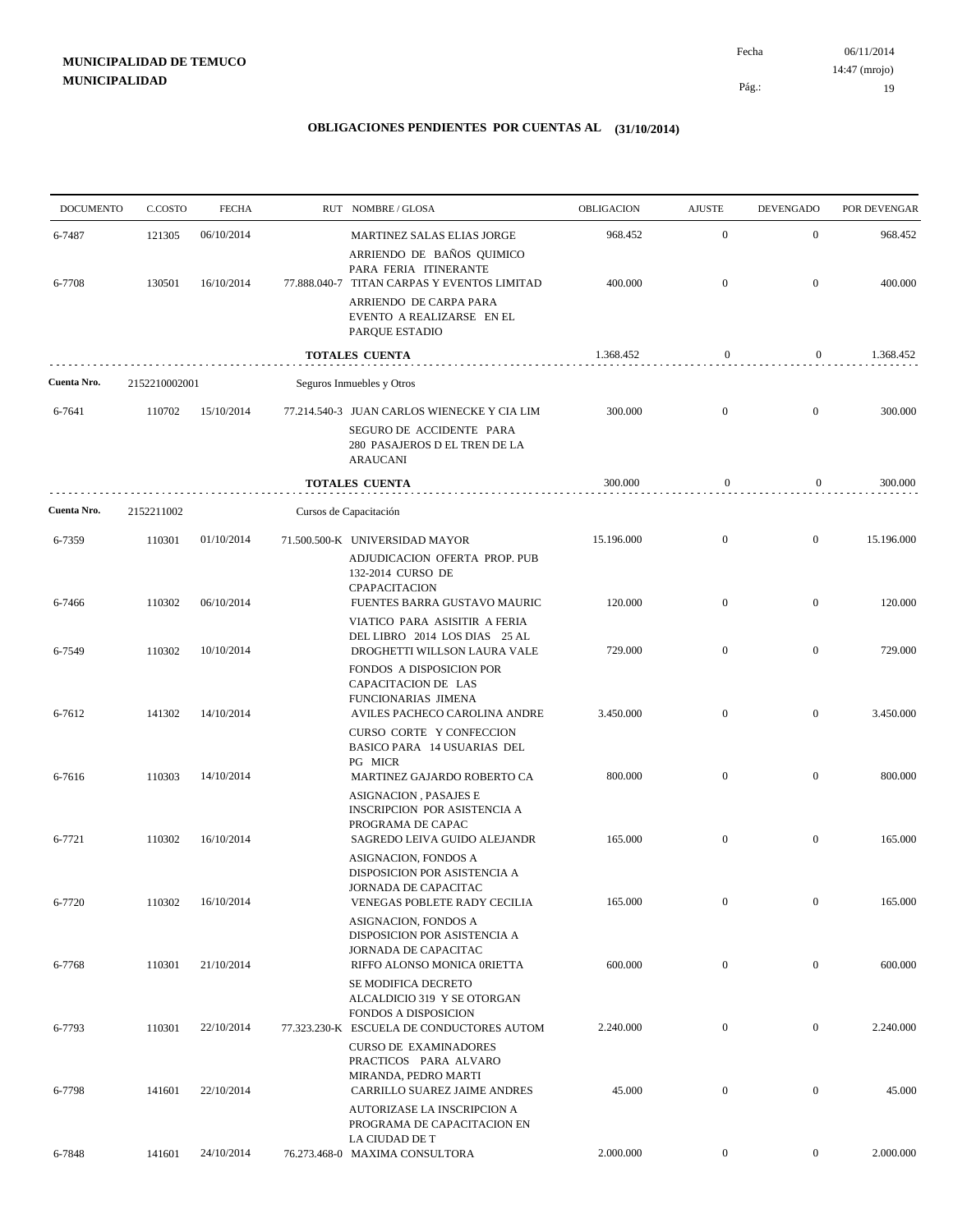| <b>DOCUMENTO</b> | C.COSTO       | <b>FECHA</b> |       | RUT NOMBRE/GLOSA                                                                                              | OBLIGACION | <b>AJUSTE</b>    | <b>DEVENGADO</b> | POR DEVENGAR |
|------------------|---------------|--------------|-------|---------------------------------------------------------------------------------------------------------------|------------|------------------|------------------|--------------|
| 6-7849           | 141601        | 24/10/2014   |       | SERVICIO DE CAPACITACION DE<br>USO Y MANEJO DE MOLINO<br><b>CHANCADOR P</b><br>76.273.468-0 MAXIMA CONSULTORA | 4.000.000  | $\mathbf{0}$     | $\overline{0}$   | 4.000.000    |
|                  |               |              |       | SERVICIO DE CAPACITACION DE<br>USO Y MANEJO DE<br>MOTOCULTIVADORES P                                          |            |                  |                  |              |
| 6-7839           | 110303        | 24/10/2014   |       | FULLER FERNANDEZ VIVIANA MARI                                                                                 | 100.000    | $\mathbf{0}$     | $\mathbf{0}$     | 100.000      |
| 6-7891           | 110302        | 28/10/2014   |       | VIATICO FONDOS A DISPOSICION<br>POR CAPACITACION EN<br>SEMINARIO CLAD<br>COLOMA CALDERON LEONARDO M           | 360.000    | $\overline{0}$   | $\overline{0}$   | 360.000      |
|                  |               |              |       | VIATICO POR CAPACITACION EN<br>LA CIUDAD DE SANTIAGO LOS DIAS<br>24 DE                                        |            |                  |                  |              |
|                  |               |              |       | TOTALES CUENTA                                                                                                | 29.970.000 | $\boldsymbol{0}$ | $\boldsymbol{0}$ | 29.970.000   |
| Cuenta Nro.      | 2152211003    |              |       | Servicios Informáticos                                                                                        |            |                  |                  |              |
| 6-7676           | 110402        | 16/10/2014   |       | VERA CARRIEL MARCELO ALEJAND                                                                                  | 81.000     | $\mathbf{0}$     | $\overline{0}$   | 81.000       |
| 6-7778           | 110402        | 21/10/2014   |       | SDERVICIO DE MODIFICACION DE<br>SOFWARE PARA ACTAS DEL<br><b>CONCEJO M</b><br>SANDOVAL FIGUEROA CARLOS FEL    | 3.094.000  | $\overline{0}$   | $\mathbf{0}$     | 3.094.000    |
|                  |               |              |       | SERVICIO DE RESPALDO EN LINEA<br>PARA EQUIPOS MUNICIPALES<br>PARA LA MUNI                                     |            |                  |                  |              |
|                  |               |              |       | <b>TOTALES CUENTA</b>                                                                                         | 3.175.000  | $\boldsymbol{0}$ | $\overline{0}$   | 3.175.000    |
| Cuenta Nro.      | 2152211999    |              | Otros |                                                                                                               |            |                  |                  |              |
| 6-7361           | 110502        | 01/10/2014   |       | <b>BAUMANN FRINDT ERICH ANDRES</b>                                                                            | 11.111.110 | $\overline{0}$   | $\overline{0}$   | 11.111.110   |
|                  |               |              |       | TRATO DIRECTO PARA<br>CONTRATACION SERVICIOS<br>TECNICOS ESPECIALIZADOS                                       |            |                  |                  |              |
|                  |               |              |       | <b>TOTALES CUENTA</b>                                                                                         | 11.111.110 | $\boldsymbol{0}$ | $\mathbf{0}$     | 11.111.110   |
| Cuenta Nro.      | 2152212002004 |              |       | Gtos. Men. Administ. Municipal                                                                                |            |                  |                  |              |
| 6-7579           | 110201        | 13/10/2014   |       | MILLAR ETTORI CARLOS FROILAN<br>GIRO DE FONDOS PARA GASTOS<br>MENORES DE LA DIRECCION DE<br>ADMINISTRACION M  | 65.000     | $\mathbf{0}$     | $\mathbf{0}$     | 65.000       |
|                  |               |              |       | <b>TOTALES CUENTA</b>                                                                                         | 65.000     | $\boldsymbol{0}$ | 0                | 65.000       |
| Cuenta Nro.      | 2152212002005 |              |       | Gtos. Men. Asesoría Jurídica                                                                                  |            |                  |                  |              |
| 6-7633           | 110201        | 15/10/2014   |       | RIFFO ALONSO MONICA 0RIETTA                                                                                   | 200.000    | $\mathbf{0}$     | $\mathbf{0}$     | 200.000      |
|                  |               |              |       | GIRO DE FONDOS PARA GASTOS<br>MENORES DE LA DIRECCION DE<br>ASESORIA J                                        |            |                  |                  |              |
|                  |               |              |       | TOTALES CUENTA                                                                                                | 200.000    | $\boldsymbol{0}$ | $\overline{0}$   | 200.000      |
| Cuenta Nro.      | 2152212002008 |              |       | Gtos. Men. Sec. Com. Planificación                                                                            |            |                  |                  |              |
| 6-7841           | 110201        | 24/10/2014   |       | SANCHEZ DIAZ PABLO ABSALON<br>GIRO DE FONDOS PARA GASTOS<br>MENORES DE L DIRECCION DE<br>PLNIFICCION SEGU     | 160.000    | $\boldsymbol{0}$ | $\mathbf{0}$     | 160.000      |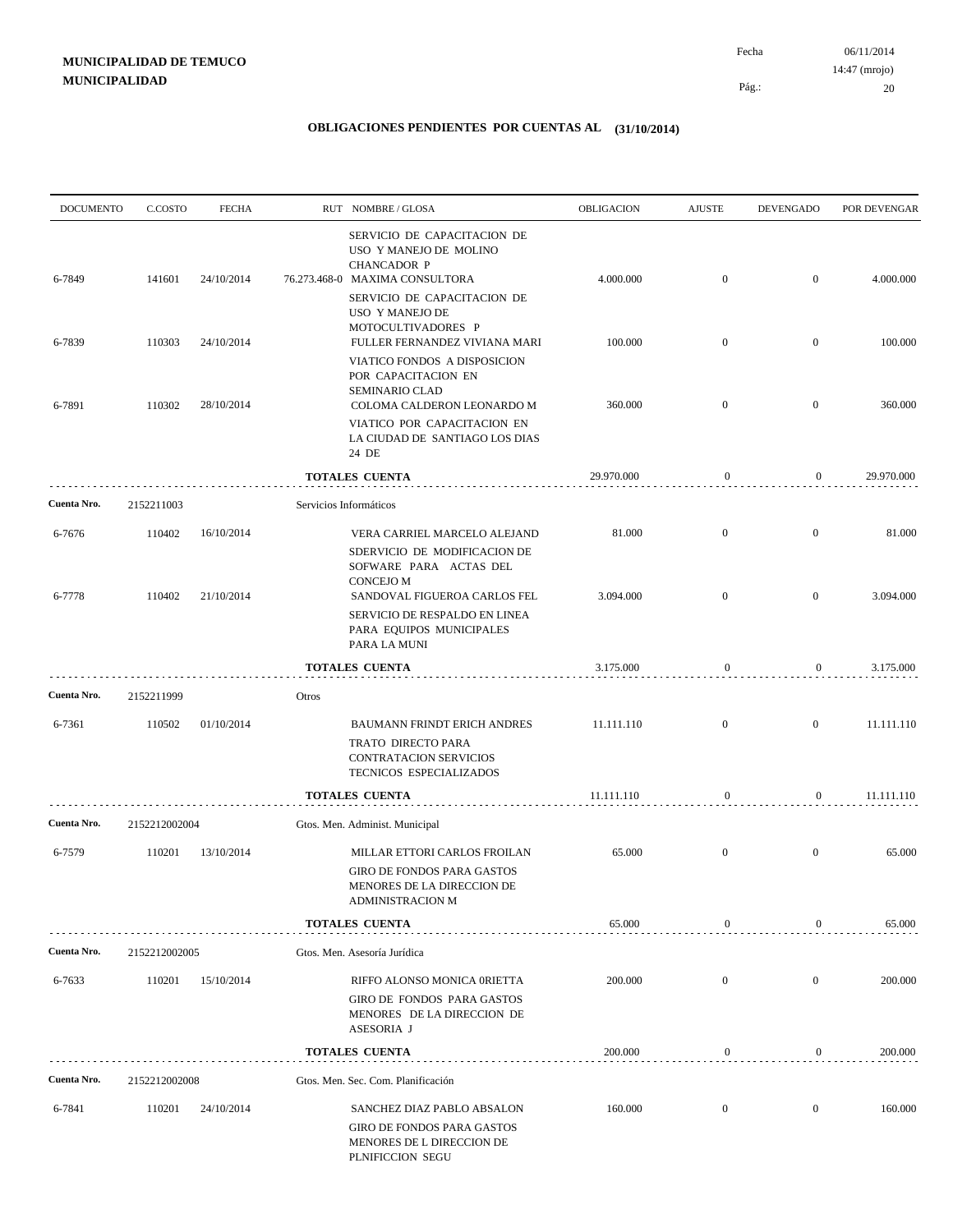| <b>DOCUMENTO</b> | C.COSTO          | <b>FECHA</b> |            | RUT NOMBRE/GLOSA                                                                                                                    | <b>OBLIGACION</b> | <b>AJUSTE</b>    | <b>DEVENGADO</b> | POR DEVENGAR |
|------------------|------------------|--------------|------------|-------------------------------------------------------------------------------------------------------------------------------------|-------------------|------------------|------------------|--------------|
|                  |                  |              |            | <b>TOTALES CUENTA</b>                                                                                                               | 160.000           | $\boldsymbol{0}$ | $\overline{0}$   | 160.000      |
| Cuenta Nro.      | 2152212002014    |              |            | Gtos. Men. Obras Municipales                                                                                                        |                   |                  |                  |              |
| 6-7635           | 110201           | 15/10/2014   |            | BERNIER RICHTER MARCELO ARIS<br>GIRO PARA GASTOS MENORES DE<br>LA DIRECCION DE OBRAS<br><b>MUNICIPALES</b>                          | 120.000           | $\mathbf{0}$     | $\overline{0}$   | 120.000      |
|                  |                  |              |            | <b>TOTALES CUENTA</b>                                                                                                               | 120.000           | $\boldsymbol{0}$ | $\overline{0}$   | 120.000      |
| Cuenta Nro.      | 2152212002015    |              |            | Gtos. Men. Aseo y Ornato                                                                                                            |                   |                  |                  |              |
| 6-7935           | 110201           | 29/10/2014   |            | <b>BAHAMONDES POO JUAN</b>                                                                                                          | 500.000           | $\mathbf{0}$     | $\overline{0}$   | 500.000      |
|                  |                  |              |            | <b>GIRO DE FONDOS PARA GASTOS</b><br>MENORES DE LA DIRECCION DE<br>ASEO Y ORNATO SE                                                 |                   |                  |                  |              |
|                  |                  |              |            | <b>TOTALES CUENTA</b>                                                                                                               | 500.000           | $\boldsymbol{0}$ | $\overline{0}$   | 500.000      |
| Cuenta Nro.      | 2152212003       |              |            | Gastos de Representación, Protocolo y Ceremonial                                                                                    |                   |                  |                  |              |
| 6-7383           | 110901           | 01/10/2014   |            | SANHUEZA MANRIQUEZ ELIANA DE<br>TRATO DIRECTO SERVICIO<br>ATENCION A AUTORIDADES PARA                                               | 809.200           | $\mathbf{0}$     | $\overline{0}$   | 809.200      |
| 6-7729           | 110901           | 20/10/2014   |            | <b>INAUGURACION</b><br>SANHUEZA MANRIQUEZ ELIANA DE<br>ADQUIERASE MEDIANTE TRATO<br>DIRECTO SERVICIO DE COCTEL CON<br>MOTIVO DEL DI | 2.082.500         | $\mathbf{0}$     | $\overline{0}$   | 2.082.500    |
| 6-7766           | 110901           | 21/10/2014   |            | SANHUEZA MANRIQUEZ ELIANA DE<br>TRATO DIRECTO ATENCION<br><b>AUTORIDADES PRESENTES</b>                                              | 2.082.500         | $\mathbf{0}$     | $\overline{0}$   | 2.082.500    |
| 6-7834           | 110901           | 23/10/2014   |            | SERVICIO DE COCTEL<br>78.505.640-K ESTABLECIMIENTOS ALIMENTICIOS<br>TRATO DIRECTO PARA ATENCION                                     | 55.800            | $\mathbf{0}$     | $\boldsymbol{0}$ | 55.800       |
| 6-7847           | 110901           | 24/10/2014   |            | A AUTORIDADES SERVICIO CENA<br><b>REUNION DE</b><br>ALARCON SOMMER NORA CLARISA<br>JUGOS, GALLETAS PARA<br>ATENCION AUTORIDADES POR | 84.268            | $\mathbf{0}$     | $\overline{0}$   | 84.268       |
| 6-7953           | 140701           | 30/10/2014   |            | PARTE DEL SR ALCA<br>SANHUEZA MANRIQUEZ ELIANA DE<br>TRATO DIRECTO PARA ATENCION<br>AUTORIDADES CENA CON<br><b>CONCEJO REGION</b>   | 3.352.300         | $\mathbf{0}$     | $\mathbf{0}$     | 3.352.300    |
|                  |                  |              |            | <b>TOTALES CUENTA</b>                                                                                                               | 8.466.568         | $\boldsymbol{0}$ | $\overline{0}$   | 8.466.568    |
| Cuenta Nro.      | 2152212999001    |              | Fotocopias |                                                                                                                                     |                   |                  |                  |              |
| 6-7488           | 110201           | 06/10/2014   |            | 77.522.190-9 EMP.DISTRIBUIDORA SERVIMOF LT<br>SERVICIO DE SUMINISTRO PARA<br>ESCANEO DE LA DIRECCION DE<br><b>OBRAS</b>             | 746.487           | $\mathbf{0}$     | $\boldsymbol{0}$ | 746.487      |
|                  |                  |              |            | <b>TOTALES CUENTA</b>                                                                                                               | 746.487           | $\bf{0}$         | $\overline{0}$   | 746.487      |
| Cuenta Nro.      | 2152401007001001 |              |            | Ayudas Sociales Paliativas Dideco                                                                                                   |                   |                  |                  |              |
| 6-7381           | 140504           | 01/10/2014   |            | 83.535.000-2 HALES HNOS Y CIA. LTDAS                                                                                                | 801.108           | $\overline{0}$   | $\boldsymbol{0}$ | 801.108      |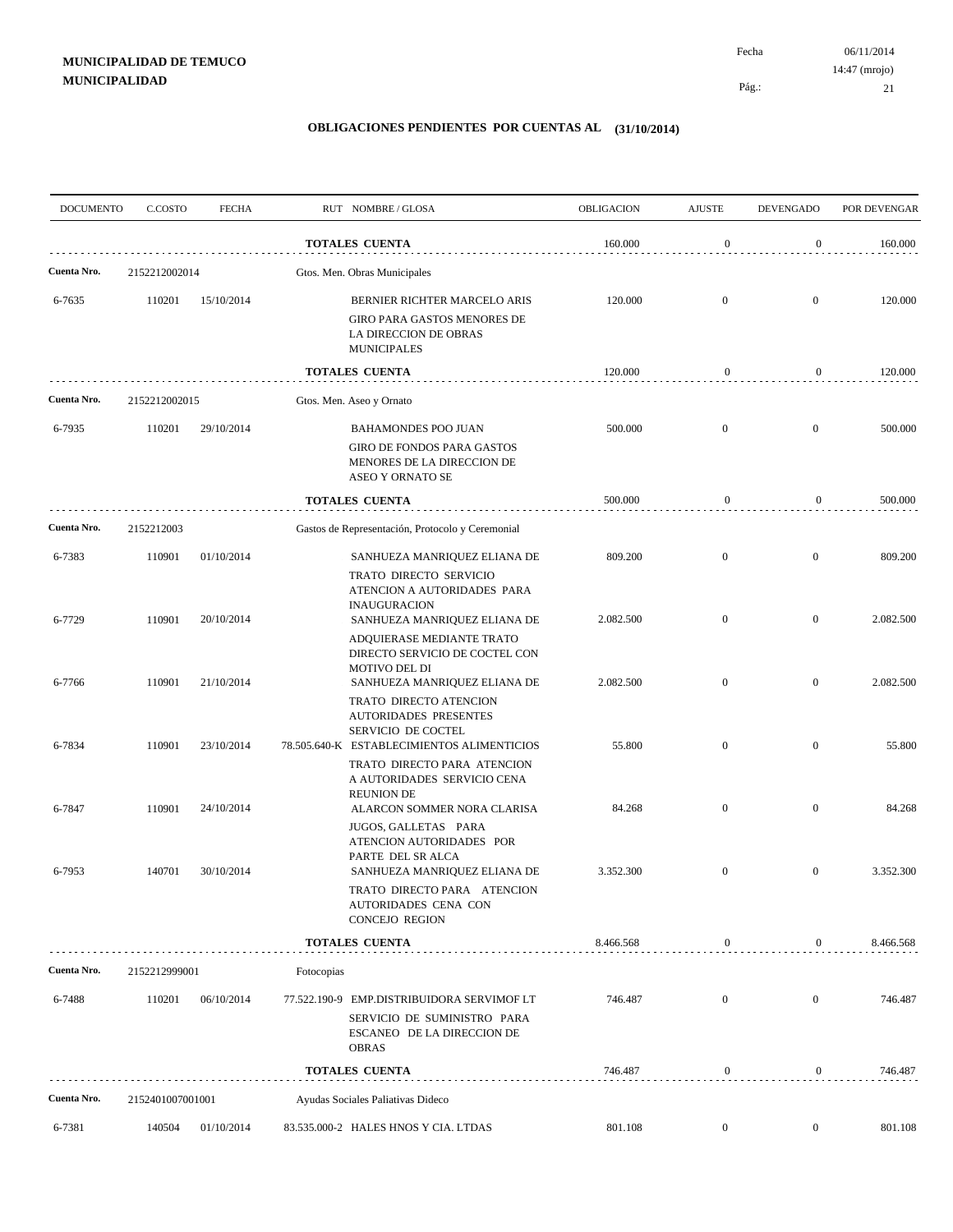06/11/2014 22 Pág.: Fecha 14:47 (mrojo)

| <b>DOCUMENTO</b> | C.COSTO          | <b>FECHA</b> | RUT NOMBRE/GLOSA                                                                                                                                                                                   | OBLIGACION | <b>AJUSTE</b>    | <b>DEVENGADO</b> | POR DEVENGAR |
|------------------|------------------|--------------|----------------------------------------------------------------------------------------------------------------------------------------------------------------------------------------------------|------------|------------------|------------------|--------------|
| 6-7544           | 140202           | 09/10/2014   | 100 FRAZADAS PARA PERSONAS<br>EN ESTADO D E NECESIDAD<br><b>MANIFIEST</b><br>SAENZ COFRE PATRICIO HARDY<br>800 PIEZAS DE MADERAS PARA<br>AYUDA SOCIAL A PERSONAS EN                                | 1.039.584  | $\mathbf{0}$     | $\overline{0}$   | 1.039.584    |
| 6-7587           | 140202           | 13/10/2014   | <b>ESTADO</b><br><b>GALLARDO RIVERA HERMINDA IS</b>                                                                                                                                                | 201.600    | $\mathbf{0}$     | $\mathbf{0}$     | 201.600      |
| 6-7763           | 140202           | 21/10/2014   | AYUDA SOCIAL PALIATIVA APORTE<br>ECONOMICO PARA EL PAGO DE 48<br>PASAJES A V<br>CAYUPI QUIÑELEN LUIS ALEJANDR<br>AYUDA SOCIAL PALIATIVA APORTE<br>DESTINADO AL PAGO DE SERVICIO                    | 150.000    | $\mathbf{0}$     | $\mathbf{0}$     | 150.000      |
| 6-7764           | 140202           | 21/10/2014   | FUNERARIO,<br>MICHILLANCA GALLEGOS YESSICA D                                                                                                                                                       | 147.000    | $\mathbf{0}$     | $\mathbf{0}$     | 147.000      |
| 6-7765           | 140202           | 21/10/2014   | AYUDA SOCIAL PALIATIVA APORTE<br>DESTINADO AL PAGO DE<br><b>EXAMENES MEDICOS24</b><br>ANTILEO MUNOZ SEGUNDO ALEJAN<br>AYUDA SOCIAL PALIATIVA APORTE<br>DESTINADO AL PAGO DE DERECHO<br>DE SPULTACI | 33.945     | $\mathbf{0}$     | $\boldsymbol{0}$ | 33.945       |
| 6-7791           | 140202           | 22/10/2014   | HERRERA HENRIQUEZ JACQUELINE<br>235 PARES DE LENTES PARA<br>OPERATIVOS SOCIAL POBLACION                                                                                                            | 1.498.086  | $\mathbf{0}$     | $\boldsymbol{0}$ | 1.498.086    |
| 6-7832           | 140202           | 23/10/2014   | TEMUCO, PU<br>78.906.980-8 COMERCIAL MUNOZ Y COMPANIA L<br>PAÑALES TALLA L Y TALLA M<br>PARA PERSONAS EN ESTADO DE                                                                                 | 2.174.586  | $\mathbf{0}$     | $\boldsymbol{0}$ | 2.174.586    |
| 6-7883           | 140202           | 27/10/2014   | NECESIDAD M<br>76.041.579-0 PROVEEDORES INTEGRALES DEL S<br>500 CAJAS DE ALIMENTOS PARA                                                                                                            | 7.300.000  | $\mathbf{0}$     | $\mathbf{0}$     | 7.300.000    |
| 6-7884           | 140202           | 27/10/2014   | STOCK DE AYUDAS SOCIALES<br>76.041.579-0 PROVEEDORES INTEGRALES DEL S<br>500 CAJAS DE ALIMENTOS PARA                                                                                               | 7.300.000  | $\mathbf{0}$     | $\mathbf{0}$     | 7.300.000    |
| 6-7872           | 140504           | 27/10/2014   | STOCK DE AYUDAS SOCIALES<br>ALARCON SOMMER NORA CLARISA<br>KIT DE ARTICULOS DE ASEO<br>PARA SER ENTREGADOS A                                                                                       | 51.440     | $\mathbf{0}$     | $\boldsymbol{0}$ | 51.440       |
| 6-7894           | 140202           | 28/10/2014   | USUARIOS DEL<br><b>SAEZ SAEZ CARLOS JAVIER</b><br>AYUDA SOCIAL PALIATIVA PARA EL<br>PAGO DE AUDIFONO IZQUIERDO Y<br>DERECHO, P                                                                     | 1.223.000  | $\boldsymbol{0}$ | $\mathbf{0}$     | 1.223.000    |
|                  |                  |              | <b>TOTALES CUENTA</b>                                                                                                                                                                              | 21.920.349 | $\boldsymbol{0}$ | $\overline{0}$   | 21.920.349   |
| Cuenta Nro.      | 2152401007001003 |              | Ayudas Sociales Prog. Salud PAD                                                                                                                                                                    |            |                  |                  |              |
| 6-7942           | 140202           | 29/10/2014   | LAGOS HUENTEMILLA EDY ELIZAB<br>AYUDA SOCIAL PALIATIVA APORTE<br>ECONOMICO PARA COSTEAR<br>AUDIFONO DERECHO                                                                                        | 1.700.000  | $\mathbf{0}$     | $\mathbf{0}$     | 1.700.000    |
| 6-7943           | 140202           | 29/10/2014   | URRUTIA ALARCON JOSE RICARDO<br>AYUDA SOCIAL PALIATIVA APORTE<br>ECONOMICO PARA REALIZARSE<br><b>EXAMENES MEDIC</b>                                                                                | 47.000     | $\mathbf{0}$     | $\boldsymbol{0}$ | 47.000       |
| 6-7944           | 140202           | 29/10/2014   | SANDOVAL FUENTES PAMELA ALE                                                                                                                                                                        | 211.000    | $\boldsymbol{0}$ | $\overline{0}$   | 211.000      |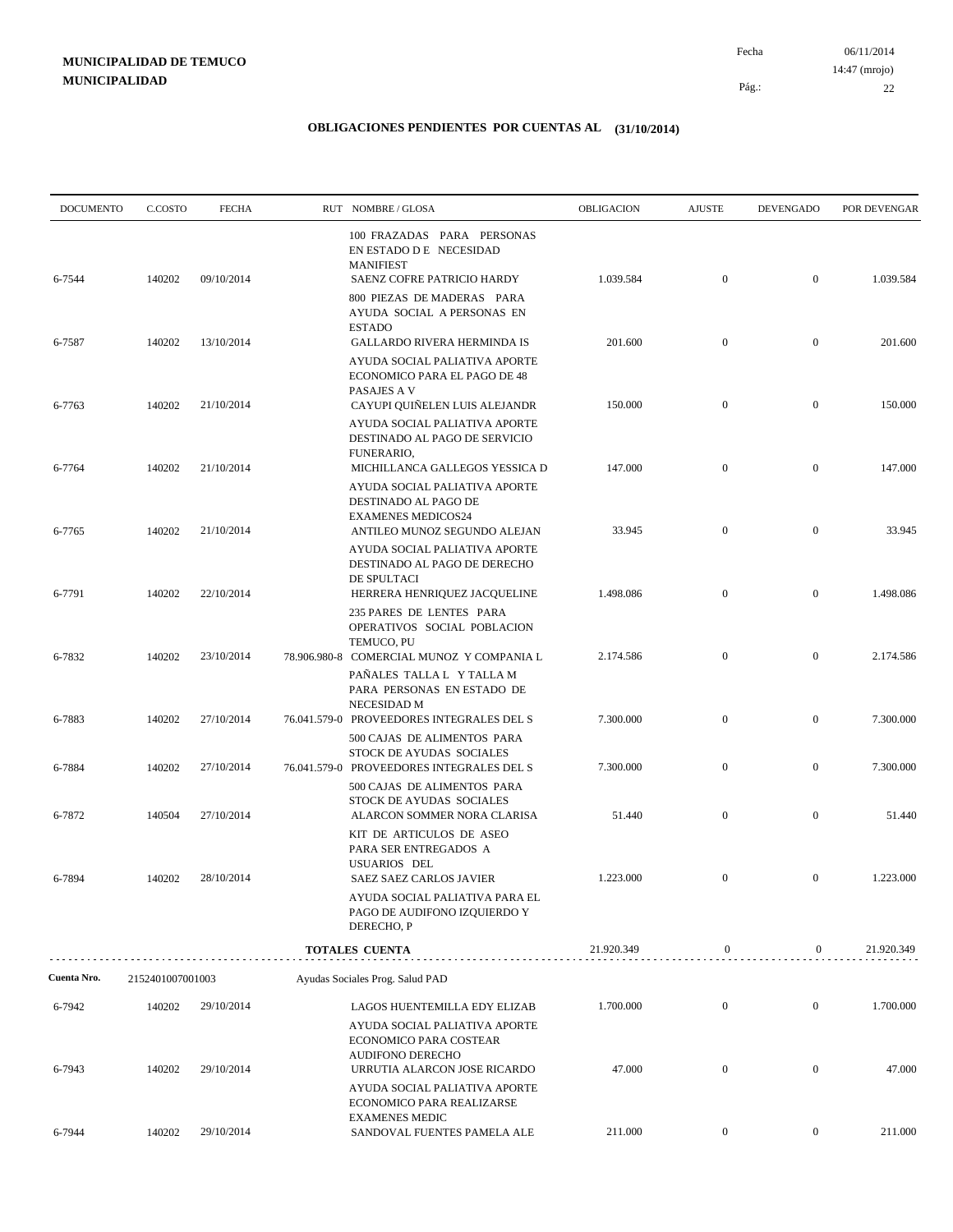| <b>DOCUMENTO</b> | C.COSTO          | <b>FECHA</b>             |           | RUT NOMBRE/GLOSA                                                                                                                                                                               | OBLIGACION         | <b>AJUSTE</b>                | <b>DEVENGADO</b>             | POR DEVENGAR       |
|------------------|------------------|--------------------------|-----------|------------------------------------------------------------------------------------------------------------------------------------------------------------------------------------------------|--------------------|------------------------------|------------------------------|--------------------|
| 6-7945           | 140202           | 29/10/2014               |           | AYUDA SOCIAL PALIATIVA APORTE<br>ECONOMICO PARA EL PAGO DE<br><b>INYECCION DECA</b><br>RUMINOT SANDOVAL MARITZA<br>AYUDA SOCIAL PALIATIVA APORTE<br>ECONOMICO PARA COSTEAR LUPA<br>DIGITAL 2.5 | 300.000            | $\mathbf{0}$                 | $\mathbf{0}$                 | 300.000            |
| 6-7947           | 140202           | 30/10/2014               |           | OLGUIN SAA SANDRA<br>AYUDA SOCIAL PALIATIVA CO<br>APORTE ECONOMICO PARA EL<br>PAGO DE TRATAMIENTO                                                                                              | 250.000            | $\mathbf{0}$                 | $\mathbf{0}$                 | 250.000            |
|                  |                  |                          |           | <b>TOTALES CUENTA</b>                                                                                                                                                                          | 2.508.000          | $\boldsymbol{0}$             | 0                            | 2.508.000          |
| Cuenta Nro.      | 2152401008001    |                          |           | Premios Gestión Municipal                                                                                                                                                                      |                    |                              |                              |                    |
| 6-7836           | 110901           | 24/10/2014               |           | OSORIO KETTLER RODRIGO<br>TROFEOS PARA PREMIACION<br>SEMANA DEL JARDIN                                                                                                                         | 420.000            | $\mathbf{0}$                 | $\mathbf{0}$                 | 420.000            |
|                  |                  |                          |           | <b>TOTALES CUENTA</b>                                                                                                                                                                          | 420.000            | $\boldsymbol{0}$             | $\boldsymbol{0}$             | 420.000            |
| Cuenta Nro.      | 2152401008002    |                          |           | Premios Programas y Actividades                                                                                                                                                                |                    |                              |                              |                    |
| 6-7672           | 150501           | 16/10/2014               |           | 76.125.204-6 DEPORTES COSMOS LTDA.<br>123 PARES DE MEDIAS DE<br>FUTBOL ADULTOS PARA<br><b>CAMPEONATO DE FUT</b>                                                                                | 369.000            | $\mathbf{0}$                 | $\mathbf{0}$                 | 369.000            |
| 6-7730           | 150108           | 20/10/2014               |           | 76.125.204-6 DEPORTES COSMOS LTDA.<br>POLERAS DEPORTIVAS DE<br>FUTBOL CON LOGO MUNICIPAL<br>PARA PREMIACION                                                                                    | 419.850            | $\mathbf{0}$                 | $\mathbf{0}$                 | 419.850            |
| 6-7731<br>6-7807 | 150108<br>150101 | 20/10/2014<br>22/10/2014 |           | ABARZUA HERRERA MINERVA<br>BUZOS DEPÒRTIVOS DE<br>POLIESTER CON LOGO MUNICIPAL<br>PARA PREMIACI<br>76.125.204-6 DEPORTES COSMOS LTDA.                                                          | 400.000<br>146.940 | $\mathbf{0}$<br>$\mathbf{0}$ | $\mathbf{0}$<br>$\mathbf{0}$ | 400.000<br>146.940 |
| 6-7958           | 121004           | 30/10/2014               |           | IMPLEMENTACION DEPORTIVA<br>PARA CAMPEONATO DE<br>FUTBOLITO ESCUELAS D<br>76.231.306-5 NUEVA TROFEOS MEDAL LTDA.                                                                               | 36.770             | $\mathbf{0}$                 | $\mathbf{0}$                 | 36.770             |
|                  |                  |                          |           | GALVANOS PARA ACTIVIDAD<br>PREMIACION CORTOMETRAJES<br>ORGANIZADOS POR                                                                                                                         |                    |                              |                              |                    |
|                  |                  |                          |           | <b>TOTALES CUENTA</b>                                                                                                                                                                          | 1.372.560          | $\theta$                     | $\mathbf{0}$                 | 1.372.560          |
| Cuenta Nro.      | 2152401999009    |                          |           | Trasnf. Programas y Acltividades                                                                                                                                                               |                    |                              |                              |                    |
| 7-280            | 160501           | 16/10/2014               |           | 65.084.598-6 TALLER DE TANGO EL FAROLITO<br>Taller Tango Farolito Reintg. Fondec                                                                                                               | $-690$             | $\mathbf{0}$                 | $\mathbf{0}$                 | $-690$             |
|                  |                  |                          |           | TOTALES CUENTA                                                                                                                                                                                 | $-690$             | $\boldsymbol{0}$             | 0                            | $-690$             |
| Cuenta Nro.      | 2152903          |                          | Vehículos |                                                                                                                                                                                                |                    |                              |                              |                    |
| 6-7416           | 110501           | 03/10/2014               |           | 76.065.345-4 NAUTIVAN EQUIPAMIENTOS LTDA.<br>ADAPTACION DE VEHICULOS<br>BIBLIOTECA MOVIL DEL DPTO DE<br>CULTURA                                                                                | 4.200.000          | $\boldsymbol{0}$             | $\overline{0}$               | 4.200.000          |
|                  |                  |                          |           | <b>TOTALES CUENTA</b>                                                                                                                                                                          | 4.200.000          | $\boldsymbol{0}$             | $\boldsymbol{0}$             | 4.200.000          |